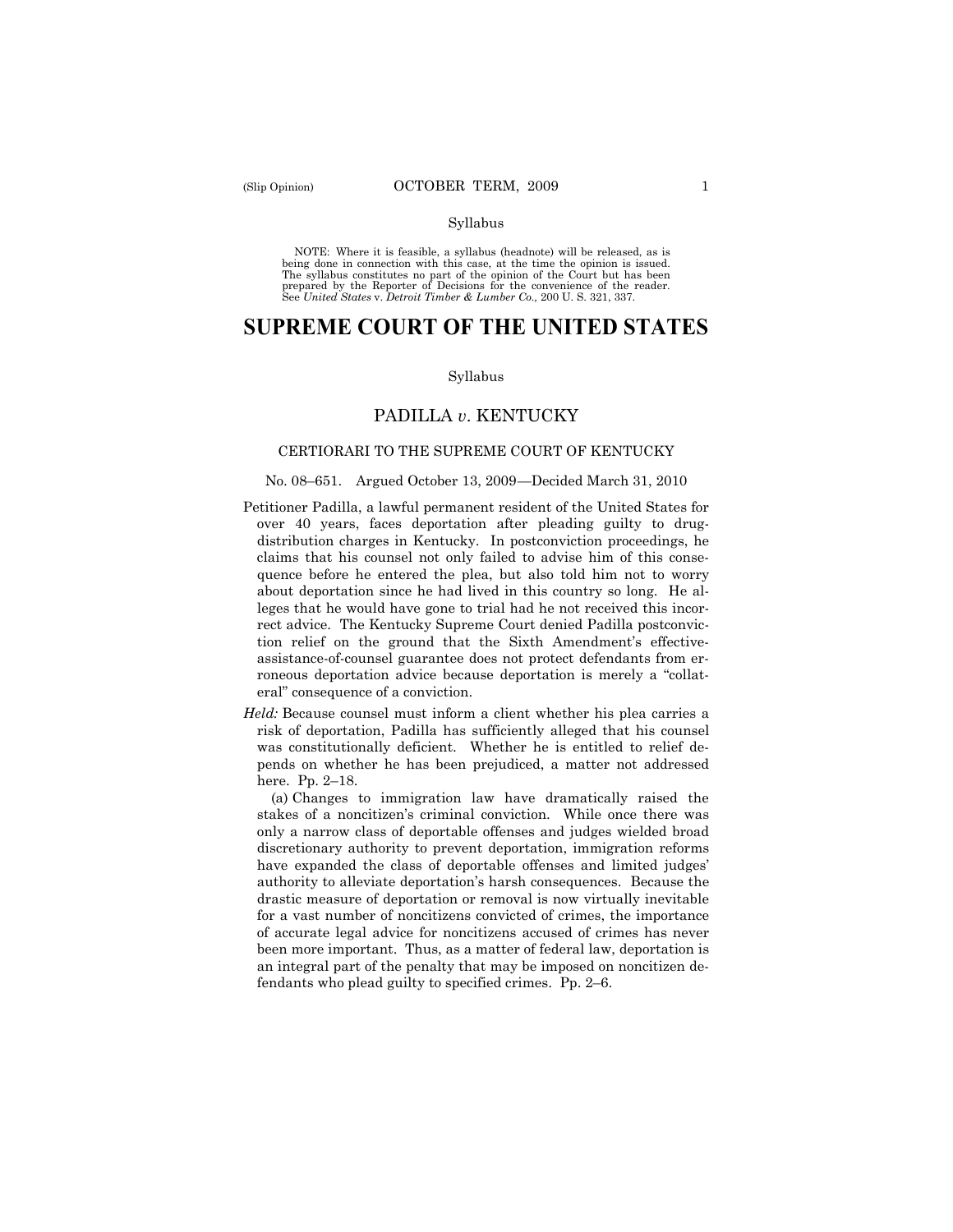#### Syllabus

(b) *Strickland* v. *Washington*, 466 U. S. 668, applies to Padilla's claim. Before deciding whether to plead guilty, a defendant is entitled to "the effective assistance of competent counsel." *McMann* v. *Richardson*, 397 U. S. 759, 771. The Supreme Court of Kentucky rejected Padilla's ineffectiveness claim on the ground that the advice he sought about deportation concerned only collateral matters. However, this Court has never distinguished between direct and collateral consequences in defining the scope of constitutionally "reasonable professional assistance" required under *Strickland*, 466 U. S., at 689. The question whether that distinction is appropriate need not be considered in this case because of the unique nature of deportation. Although removal proceedings are civil, deportation is intimately related to the criminal process, which makes it uniquely difficult to classify as either a direct or a collateral consequence. Because that distinction is thus ill-suited to evaluating a *Strickland* claim concerning the specific risk of deportation, advice regarding deportation is not categorically removed from the ambit of the Sixth Amendment right to counsel. Pp. 7–9.

(c) To satisfy *Strickland*'s two-prong inquiry, counsel's representation must fall "below an objective standard of reasonableness," 466 U. S., at 688, and there must be "a reasonable probability that, but for counsel's unprofessional errors, the result of the proceeding would have been different," *id.*, at 694. The first, constitutional deficiency, is necessarily linked to the legal community's practice and expectations. *Id.*, at 688. The weight of prevailing professional norms supports the view that counsel must advise her client regarding the deportation risk. And this Court has recognized the importance to the client of " '[p]reserving the . . . right to remain in the United States' " and "preserving the possibility of" discretionary relief from deportation. *INS* v. *St. Cyr*, 533 U. S. 289, 323. Thus, this is not a hard case in which to find deficiency: The consequences of Padilla's plea could easily be determined from reading the removal statute, his deportation was presumptively mandatory, and his counsel's advice was incorrect. There will, however, undoubtedly be numerous situations in which the deportation consequences of a plea are unclear. In those cases, a criminal defense attorney need do no more than advise a noncitizen client that pending criminal charges may carry adverse immigration consequences. But when the deportation consequence is truly clear, as it was here, the duty to give correct advice is equally clear. Accepting Padilla's allegations as true, he has sufficiently alleged constitutional deficiency to satisfy *Strickland*'s first prong. Whether he can satisfy the second prong, prejudice, is left for the Kentucky courts to consider in the first instance. Pp. 9–12.

(d) The Solicitor General's proposed rule—that *Strickland* should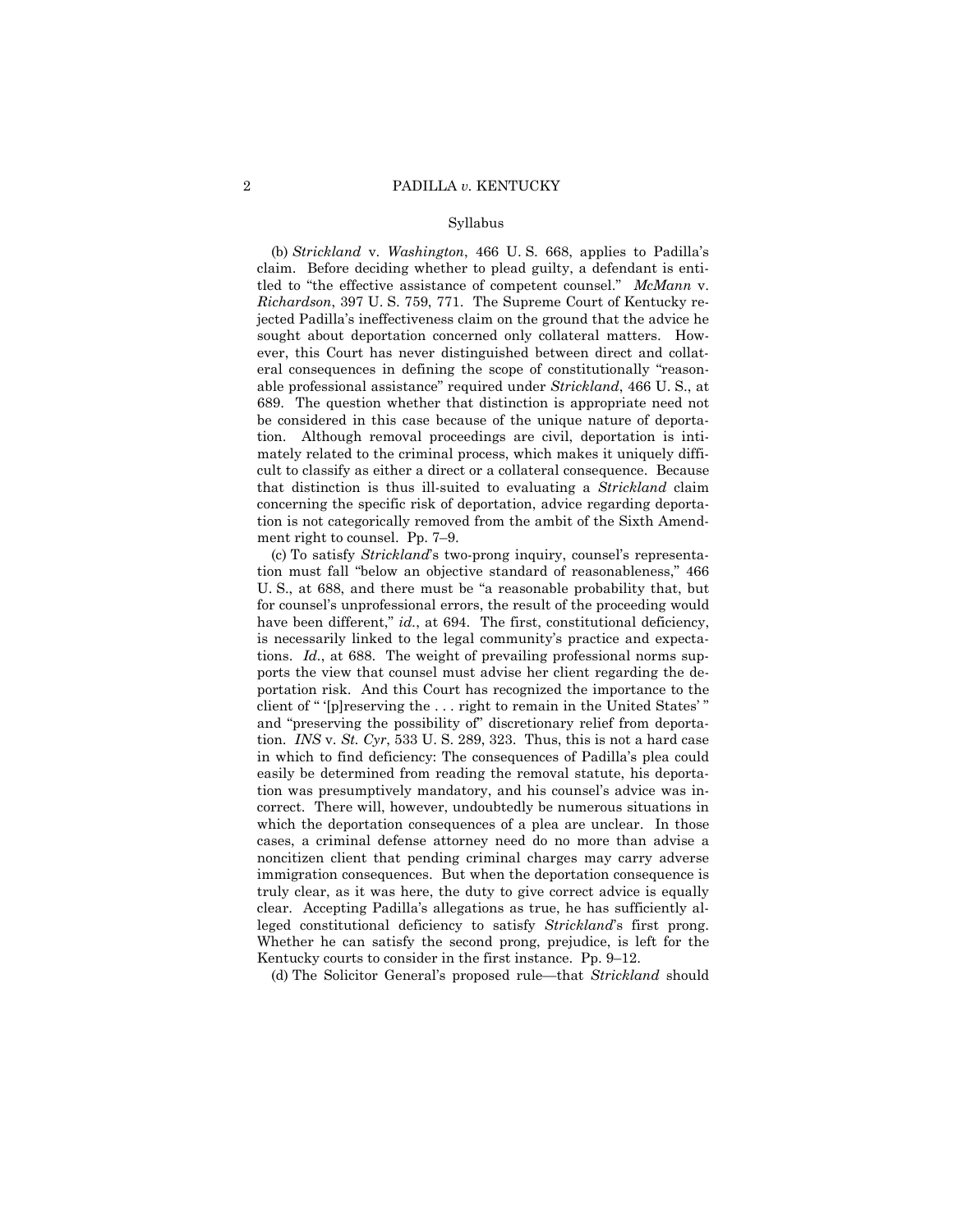#### Syllabus

be applied to Padilla's claim only to the extent that he has alleged affirmative misadvice—is unpersuasive. And though this Court must be careful about recognizing new grounds for attacking the validity of guilty pleas, the 25 years since *Strickland* was first applied to ineffective-assistance claims at the plea stage have shown that pleas are less frequently the subject of collateral challenges than convictions after a trial. Also, informed consideration of possible deportation can benefit both the State and noncitizen defendants, who may be able to reach agreements that better satisfy the interests of both parties. This decision will not open the floodgates to challenges of convictions obtained through plea bargains. Cf. *Hill* v. *Lockhart,* 474 U. S. 52, 58. Pp. 12–16.

253 S. W. 3d 482, reversed and remanded.

STEVENS, J., delivered the opinion of the Court, in which KENNEDY, GINSBURG, BREYER, and SOTOMAYOR, JJ., joined. ALITO, J., filed an opinion concurring in the judgment, in which ROBERTS, C. J., joined. SCALIA, J., filed a dissenting opinion, in which THOMAS, J., joined.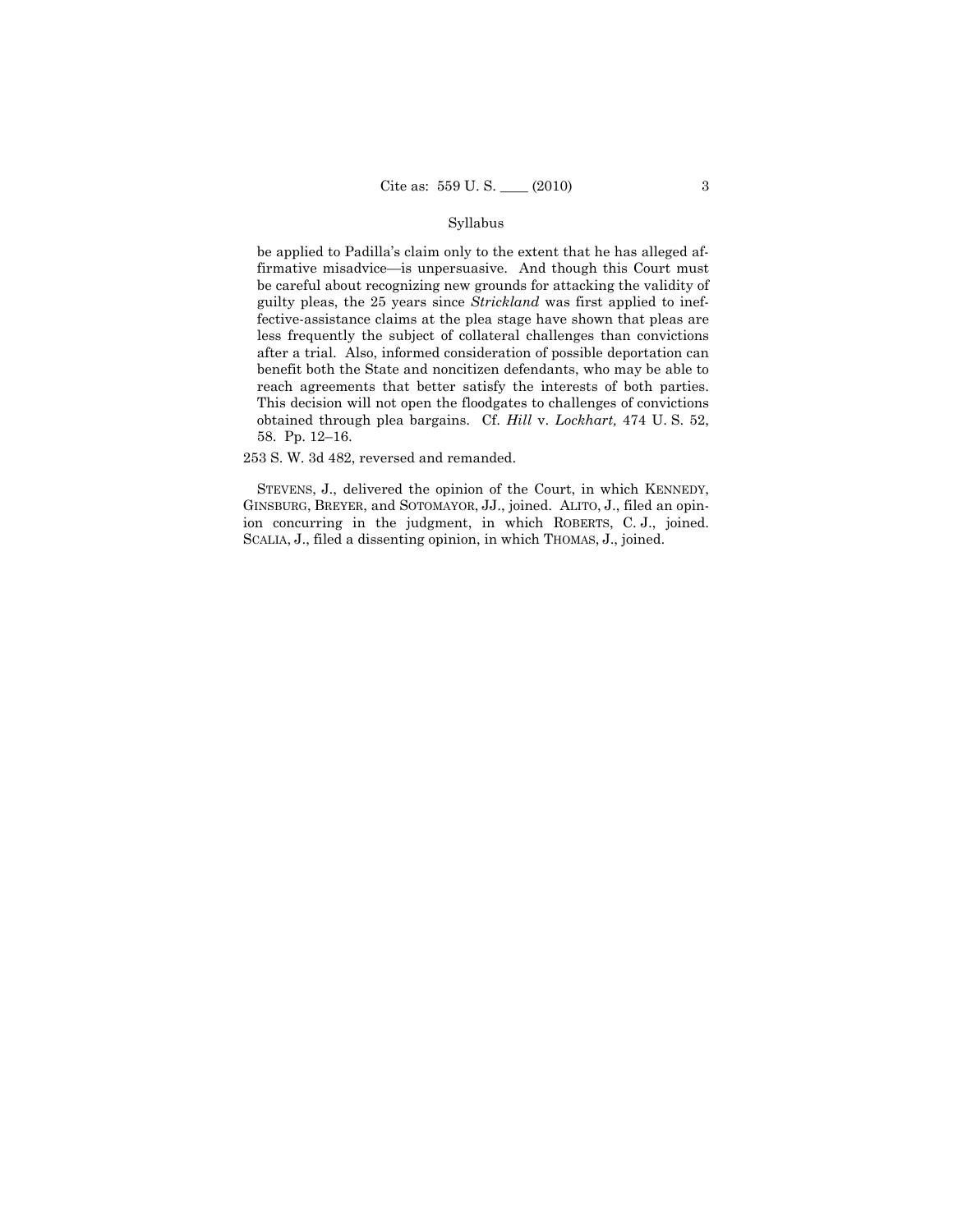NOTICE: This opinion is subject to formal revision before publication in the preliminary print of the United States Reports. Readers are requested to notify the Reporter of Decisions, Supreme Court of the United States, Washington, D. C. 20543, of any typographical or other formal errors, in order that corrections may be made before the preliminary print goes to press.

## $\frac{1}{2}$  , where  $\frac{1}{2}$ **SUPREME COURT OF THE UNITED STATES**

#### $\frac{1}{2}$  ,  $\frac{1}{2}$  ,  $\frac{1}{2}$  ,  $\frac{1}{2}$  ,  $\frac{1}{2}$  ,  $\frac{1}{2}$ No. 08–651

## JOSE PADILLA, PETITIONER *v.* KENTUCKY

## ON WRIT OF CERTIORARI TO THE SUPREME COURT OF KENTUCKY

#### [March 31, 2010]

## JUSTICE STEVENS delivered the opinion of the Court.

Petitioner Jose Padilla, a native of Honduras, has been a lawful permanent resident of the United States for more than 40 years. Padilla served this Nation with honor as a member of the U. S. Armed Forces during the Vietnam War. He now faces deportation after pleading guilty to the transportation of a large amount of marijuana in his tractor-trailer in the Commonwealth of Kentucky.1

In this postconviction proceeding, Padilla claims that his counsel not only failed to advise him of this consequence prior to his entering the plea, but also told him that he "'did not have to worry about immigration status since he had been in the country so long.'" 253 S. W. 3d 482, 483 (Ky. 2008). Padilla relied on his counsel's erroneous advice when he pleaded guilty to the drug charges that made his deportation virtually mandatory. He alleges that he would have insisted on going to trial if he had not received incorrect advice from his attorney.

Assuming the truth of his allegations, the Supreme

<sup>1</sup>Padilla's crime, like virtually every drug offense except for only the most insignificant marijuana offenses, is a deportable offense under 8 U. S. C. §1227(a)(2)(B)(i).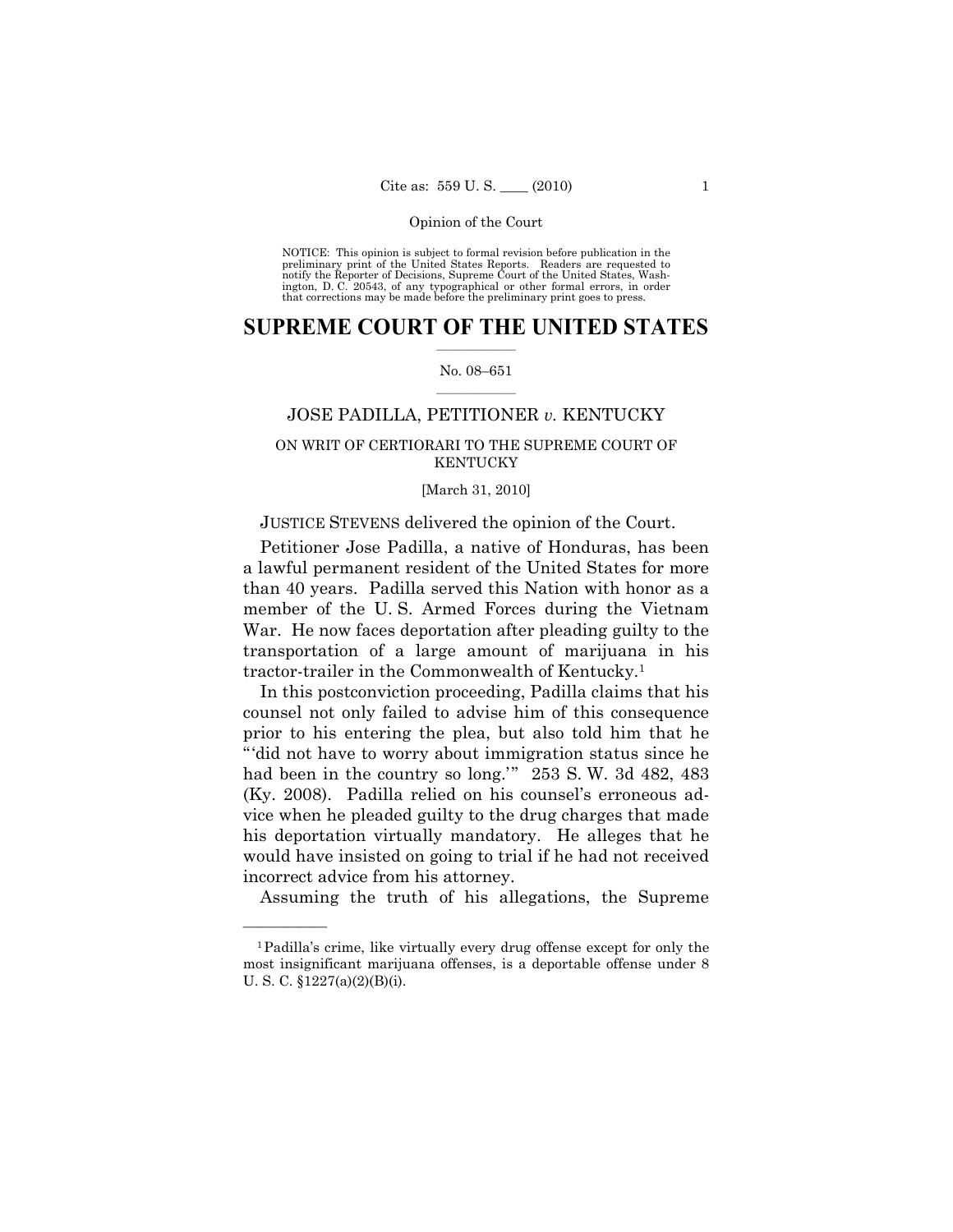#### Opinion of the Court

Court of Kentucky denied Padilla postconviction relief without the benefit of an evidentiary hearing. The court held that the Sixth Amendment's guarantee of effective assistance of counsel does not protect a criminal defendant from erroneous advice about deportation because it is merely a "collateral" consequence of his conviction. *Id.*, at 485. In its view, neither counsel's failure to advise petitioner about the possibility of removal, nor counsel's incorrect advice, could provide a basis for relief.

We granted certiorari, 555 U.S. (2009), to decide whether, as a matter of federal law, Padilla's counsel had an obligation to advise him that the offense to which he was pleading guilty would result in his removal from this country. We agree with Padilla that constitutionally competent counsel would have advised him that his conviction for drug distribution made him subject to automatic deportation. Whether he is entitled to relief depends on whether he has been prejudiced, a matter that we do not address.

The landscape of federal immigration law has changed dramatically over the last 90 years. While once there was only a narrow class of deportable offenses and judges wielded broad discretionary authority to prevent deportation, immigration reforms over time have expanded the class of deportable offenses and limited the authority of judges to alleviate the harsh consequences of deportation. The "drastic measure" of deportation or removal, *Fong Haw Tan* v. *Phelan*, 333 U. S. 6, 10 (1948), is now virtually inevitable for a vast number of noncitizens convicted of crimes.

The Nation's first 100 years was "a period of unimpeded immigration." C. Gordon & H. Rosenfield, Immigration Law and Procedure  $\S1.(2)(a)$ , p. 5 (1959). An early effort to empower the President to order the deportation of those

I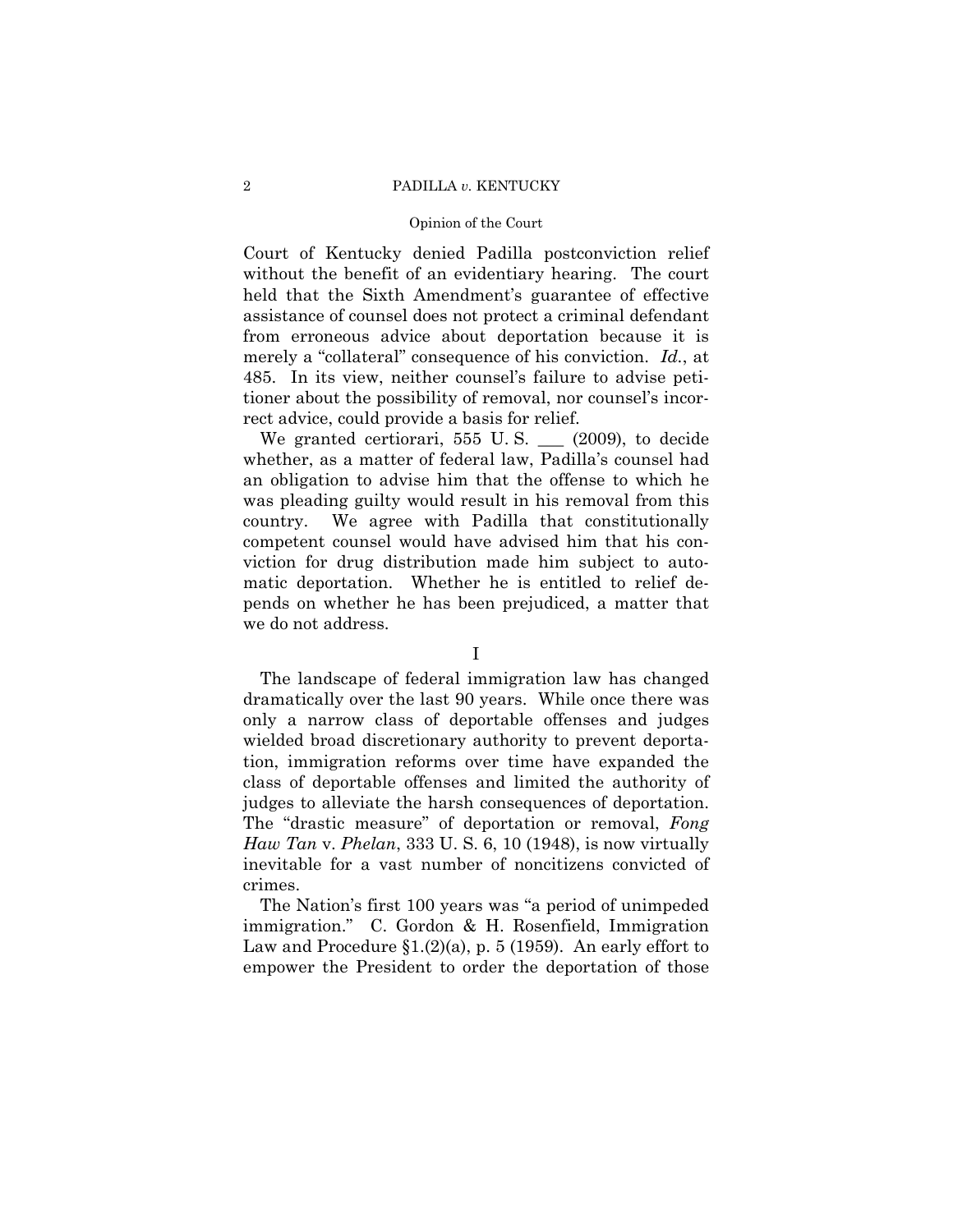immigrants he "judge[d] dangerous to the peace and safety of the United States," Act of June 25, 1798, ch. 58, 1 Stat. 571, was short lived and unpopular. Gordon §1.2, at 5. It was not until 1875 that Congress first passed a statute barring convicts and prostitutes from entering the country, Act of Mar. 3, 1875, ch. 141, 18 Stat. 477. Gordon §1.2b, at 6. In 1891, Congress added to the list of excludable persons those "who have been convicted of a felony or other infamous crime or misdemeanor involving moral turpitude." Act of Mar. 3, 1891, ch. 551, 26 Stat. 1084.2

The Immigration and Nationality Act of 1917 (1917 Act) brought "radical changes" to our law. S. Rep. No. 1515, 81st Cong., 2d Sess., pp. 54–55 (1950). For the first time in our history, Congress made classes of noncitizens deportable based on conduct committed on American soil. *Id.*, at 55. Section 19 of the 1917 Act authorized the deportation of "any alien who is hereafter sentenced to imprisonment for a term of one year or more because of conviction in this country of a crime involving moral turpitude, committed within five years after the entry of the alien to the United States . . . ." 39 Stat. 889. And §19 also rendered deportable noncitizen recidivists who commit two or more crimes of moral turpitude at any time after entry. *Ibid.* Congress did not, however, define the term "moral turpitude."

While the 1917 Act was "radical" because it authorized deportation as a consequence of certain convictions, the Act also included a critically important procedural protection to minimize the risk of unjust deportation: At the time of sentencing or within 30 days thereafter, the sentencing judge in both state and federal prosecutions had the power to make a recommendation "that such alien

<sup>2</sup> In 1907, Congress expanded the class of excluded persons to include individuals who "admit" to having committed a crime of moral turpitude. Act of Feb. 20, 1907, ch. 1134, 34 Stat. 899.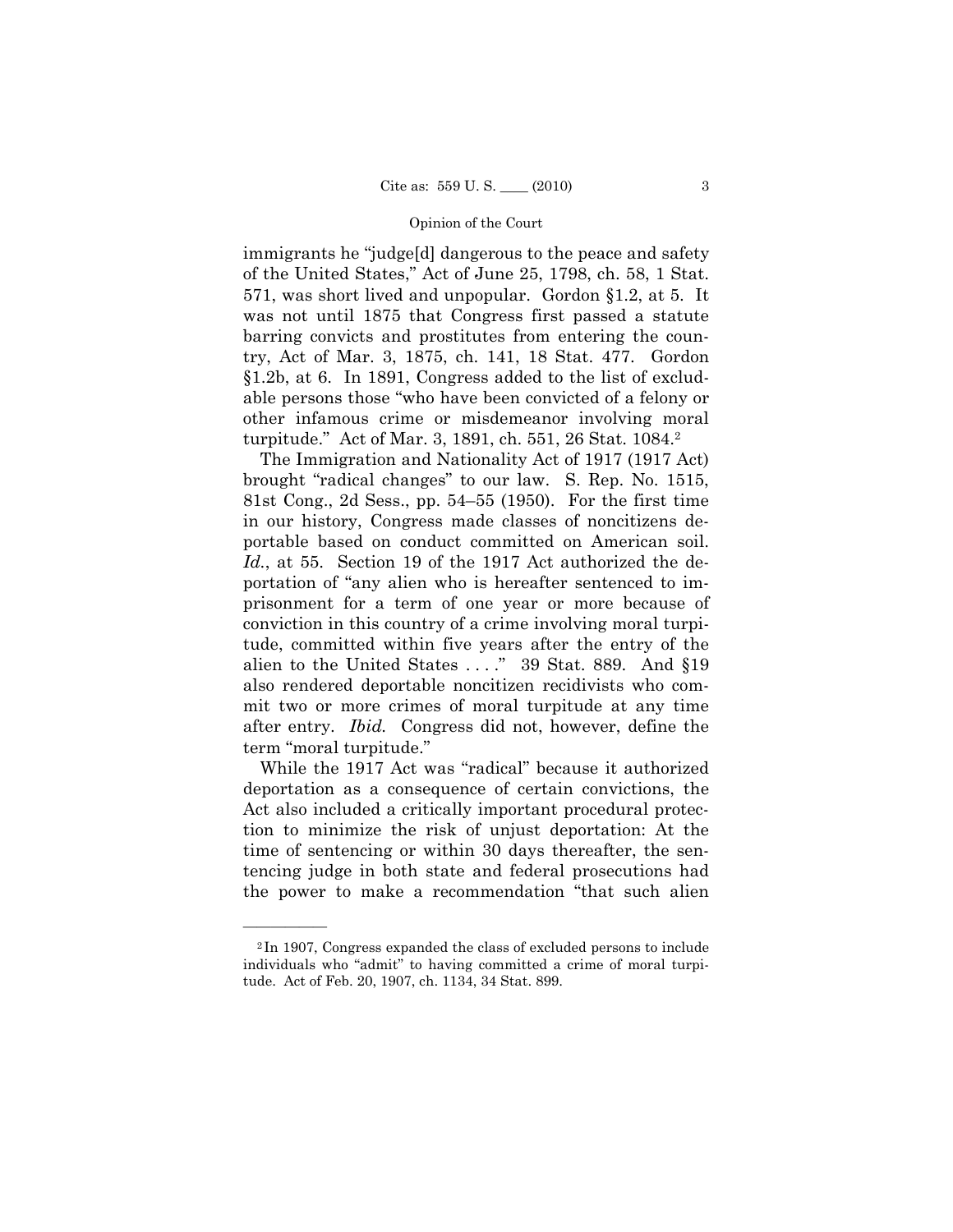## Opinion of the Court

shall not be deported." *Id.,* at 890.3 This procedure, known as a judicial recommendation against deportation, or JRAD, had the effect of binding the Executive to prevent deportation; the statute was "consistently . . . interpreted as giving the sentencing judge conclusive authority to decide whether a particular conviction should be disregarded as a basis for deportation," *Janvier* v. *United States*, 793 F. 2d 449, 452 (CA2 1986). Thus, from 1917 forward, there was no such creature as an automatically deportable offense. Even as the class of deportable offenses expanded, judges retained discretion to ameliorate unjust results on a case-by-case basis.

 Although narcotics offenses—such as the offense at issue in this case—provided a distinct basis for deportation as early as  $1922<sup>4</sup>$ , the JRAD procedure was generally

<sup>3</sup>As enacted, the statute provided:

<sup>&</sup>quot;That the provision of this section respecting the deportation of aliens convicted of a crime involving moral turpitude shall not apply to one who has been pardoned, nor shall such deportation be made or directed if the court, or judge thereof, sentencing such alien for such crime shall, at the time of imposing judgment or passing sentence or within thirty days thereafter, . . . make a recommendation to the Secretary of Labor that such alien shall not be deported in pursuance of this Act." 1917 Act, 39 Stat. 889–890.

This provision was codified in 8 U. S. C. §1251(b) (1994 ed.) (transferred to §1227 (2006 ed. )). The judge's nondeportation recommendation was binding on the Secretary of Labor and, later, the Attorney General after control of immigration removal matters was transferred from the former to the latter. See *Janvier* v. *United States*, 793 F. 2d 449, 452 (CA2 1986). 4Congress first identified narcotics offenses as a special category of

crimes triggering deportation in the 1922 Narcotic Drug Act. Act of May 26, 1922, ch. 202, 42 Stat. 596. After the 1922 Act took effect, there was some initial confusion over whether a narcotics offense also had to be a crime of moral turpitude for an individual to be deportable. See *Weedin* v. *Moy Fat*, 8 F. 2d 488, 489 (CA9 1925) (holding that an individual who committed narcotics offense was not deportable because offense did not involve moral turpitude). However, lower courts eventually agreed that the narcotics offense provision was "special," *Chung*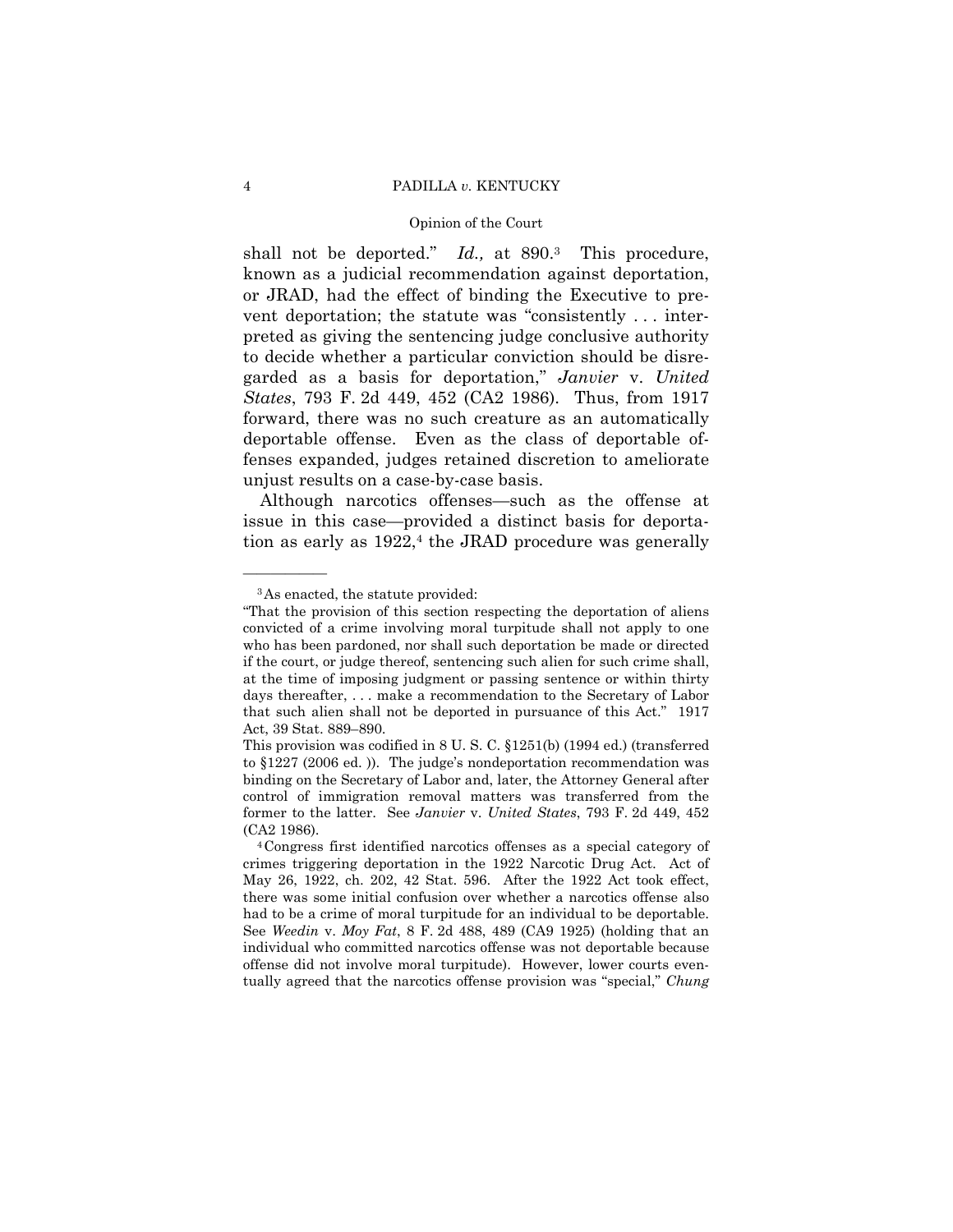available to avoid deportation in narcotics convictions. See *United States* v. *O'Rourke*, 213 F. 2d 759, 762 (CA8 1954). Except for "technical, inadvertent and insignificant violations of the laws relating to narcotics," *ibid.*, it appears that courts treated narcotics offenses as crimes involving moral turpitude for purposes of the 1917 Act's broad JRAD provision. See *ibid.* (recognizing that until 1952 a JRAD in a narcotics case "was effective to prevent deportation" (citing *Dang Nam* v. *Bryan*, 74 F. 2d 379, 380–381 (CA9 1934))).

In light of both the steady expansion of deportable offenses and the significant ameliorative effect of a JRAD, it is unsurprising that, in the wake of *Strickland* v. *Washington*, 466 U. S. 668 (1984), the Second Circuit held that the Sixth Amendment right to effective assistance of counsel applies to a JRAD request or lack thereof, see *Janvier,* 793 F. 2d 449. See also *United States* v. *Castro*, 26 F. 3d 557 (CA5 1994). In its view, seeking a JRAD was "part of the sentencing" process, *Janvier*, 793 F. 2d, at 452, even if deportation itself is a civil action. Under the Second Circuit's reasoning, the impact of a conviction on a noncitizen's ability to remain in the country was a central issue to be resolved during the sentencing process—not merely a collateral matter outside the scope of counsel's duty to provide effective representation.

However, the JRAD procedure is no longer part of our law. Congress first circumscribed the JRAD provision in the 1952 Immigration and Nationality Act (INA),<sup>5</sup> and in

*Que Fong* v. *Nagle*, 15 F. 2d 789, 790 (CA9 1926); thus, a narcotics offense did not need also to be a crime of moral turpitude (or to satisfy other requirements of the 1917 Act) to trigger deportation. See *United States ex rel. Grimaldi* v. *Ebey*, 12 F. 2d 922, 923 (CA7 1926); *Todaro* v. *Munster*, 62 F. 2d 963, 964 (CA10 1933).<br><sup>5</sup>The Act separately codified the moral turpitude offense provision

and the narcotics offense provision within 8 U. S. C. §1251(a) (1994 ed.) under subsections  $(a)(4)$  and  $(a)(11)$ , respectively. See 66 Stat. 201, 204,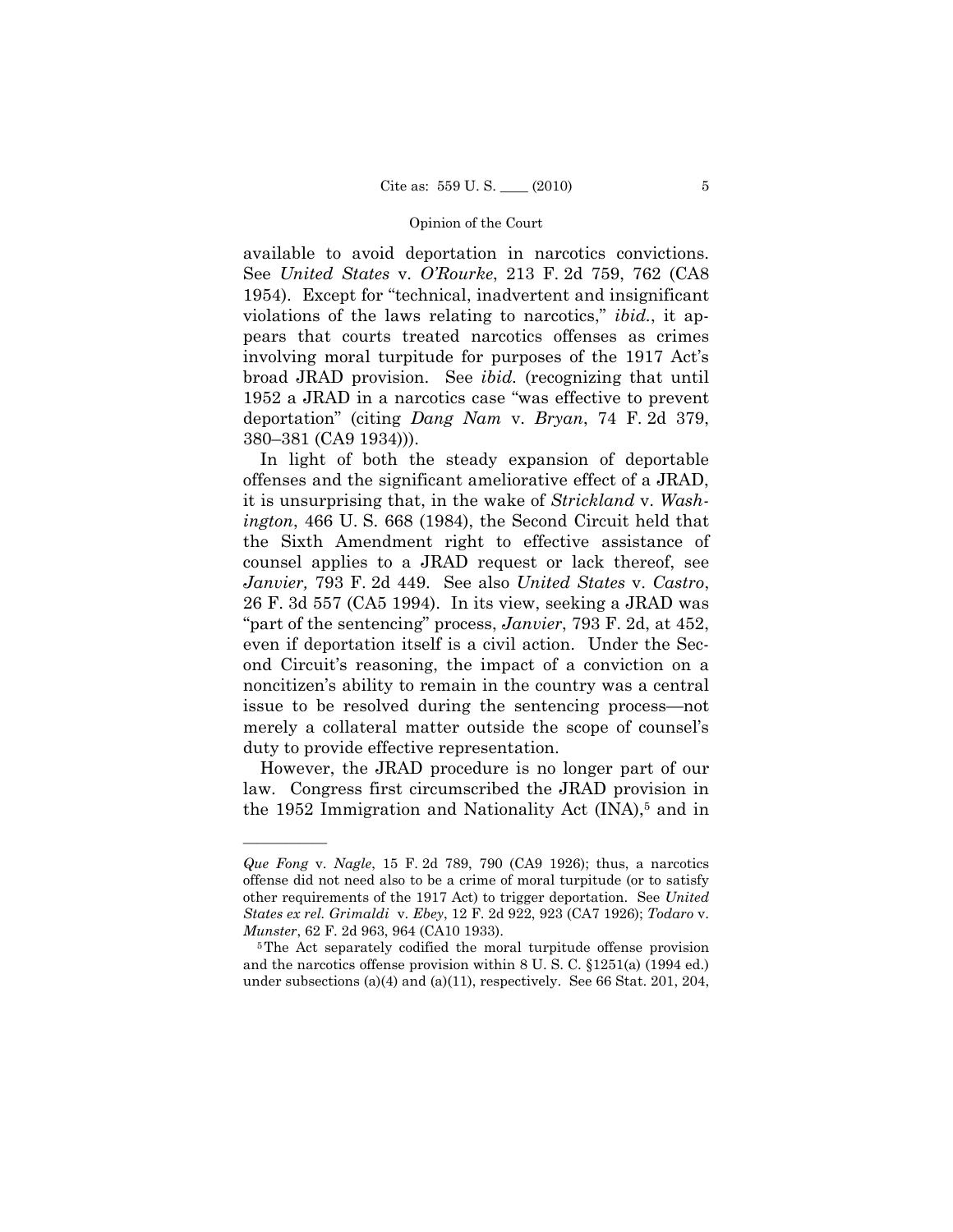#### Opinion of the Court

1990 Congress entirely eliminated it, 104 Stat. 5050. In 1996, Congress also eliminated the Attorney General's authority to grant discretionary relief from deportation, 110 Stat. 3009–596, an authority that had been exercised to prevent the deportation of over 10,000 noncitizens during the 5-year period prior to 1996, *INS* v. *St. Cyr*, 533 U. S. 289, 296 (2001). Under contemporary law, if a noncitizen has committed a removable offense after the 1996 effective date of these amendments, his removal is practically inevitable but for the possible exercise of limited remnants of equitable discretion vested in the Attorney General to cancel removal for noncitizens convicted of particular classes of offenses.6 See 8 U. S. C. §1229b. Subject to limited exceptions, this discretionary relief is not available for an offense related to trafficking in a controlled substance. See §1101(a)(43)(B); §1228.

These changes to our immigration law have dramatically raised the stakes of a noncitizen's criminal conviction. The importance of accurate legal advice for noncitizens accused of crimes has never been more important. These changes confirm our view that, as a matter of federal law, deportation is an integral part—indeed, sometimes the most important part<sup>7</sup>—of the penalty that may be imposed on noncitizen defendants who plead guilty to specified crimes.

<sup>206.</sup> The JRAD procedure, codified in 8 U. S. C. §1251(b) (1994 ed.), applied only to the "provisions of subsection (a)(4)," the crimes-of-moralturpitude provision. 66 Stat. 208; see *United States* v. *O'Rourke*, 213 F. 2d 759, 762 (CA8 1954) (recognizing that, under the 1952 Act, narcotics offenses were no longer eligible for JRADs).<br><sup>6</sup>The changes to our immigration law have also involved a change in

nomenclature; the statutory text now uses the term "removal" rather than "deportation." See *Calcano-Martinez* v. *INS*, 533 U. S. 348, 350, n. 1 (2001).

<sup>7</sup>See Brief for Asian American Justice Center et al. as *Amici Curiae*  12–27 (providing real-world examples).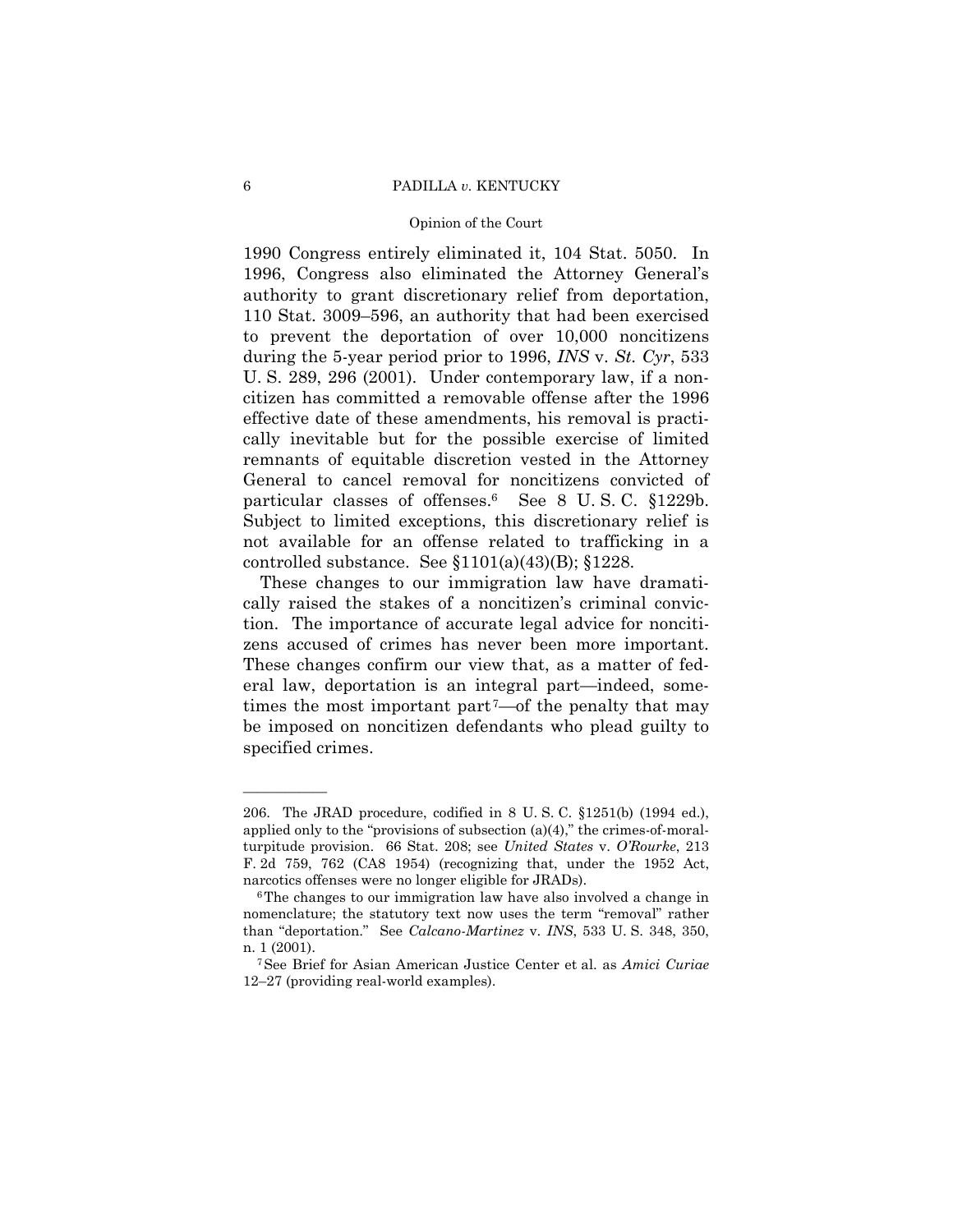### II

Before deciding whether to plead guilty, a defendant is entitled to "the effective assistance of competent counsel." *McMann* v. *Richardson*, 397 U. S. 759, 771 (1970); *Strickland*, 466 U.S., at 686. The Supreme Court of Kentucky rejected Padilla's ineffectiveness claim on the ground that the advice he sought about the risk of deportation concerned only collateral matters, *i.e.*, those matters not within the sentencing authority of the state trial court.<sup>8</sup> 253 S. W. 3d, at 483–484 (citing *Commonwealth* v. *Fuartado*, 170 S. W. 3d 384 (2005)). In its view, "collateral consequences are outside the scope of representation required by the Sixth Amendment," and, therefore, the "failure of defense counsel to advise the defendant of possible deportation consequences is not cognizable as a claim for ineffective assistance of counsel." 253 S. W. 3d, at 483. The Kentucky high court is far from alone in this view.<sup>9</sup>

<sup>8</sup>There is some disagreement among the courts over how to distinguish between direct and collateral consequences. See Roberts, Ignorance is Effectively Bliss: Collateral Consequences, Silence, and Misinformation in the Guilty-Plea Process, 95 Iowa L. Rev. 119, 124, n. 15 (2009). The disagreement over how to apply the direct/collateral distinction has no bearing on the disposition of this case because, as even JUSTICE ALITO agrees, counsel must, at the very least, advise a noncitizen "defendant that a criminal conviction may have adverse immigration consequences," *post*, at 1 (opinion concurring in judgment). See also *post*, at 14 ("I do not mean to suggest that the Sixth Amendment does no more than require defense counsel to avoid misinformation"). In his concurring opinion, JUSTICE ALITO has thus departed from the strict rule applied by the Supreme Court of Kentucky and in the two federal cases that he cites, *post*, at 2.<br><sup>9</sup>See, *e.g.*, *United States* v. *Gonzalez*, 202 F. 3d 20 (CA1 2000); *United* 

*States* v. *Del Rosario*, 902 F. 2d 55 (CADC 1990); *United States* v. *Yearwood*, 863 F. 2d 6 (CA4 1988); *Santos-Sanchez* v. *United States*, 548 F. 3d 327 (CA5 2008); *Broomes* v. *Ashcroft*, 358 F. 3d 1251 (CA10 2004); *United States* v. *Campbell*, 778 F. 2d 764 (CA11 1985); *Oyekoya*  v. *State*, 558 So. 2d 990 (Ala. Ct. Crim. App. 1989); *State* v. *Rosas*, 183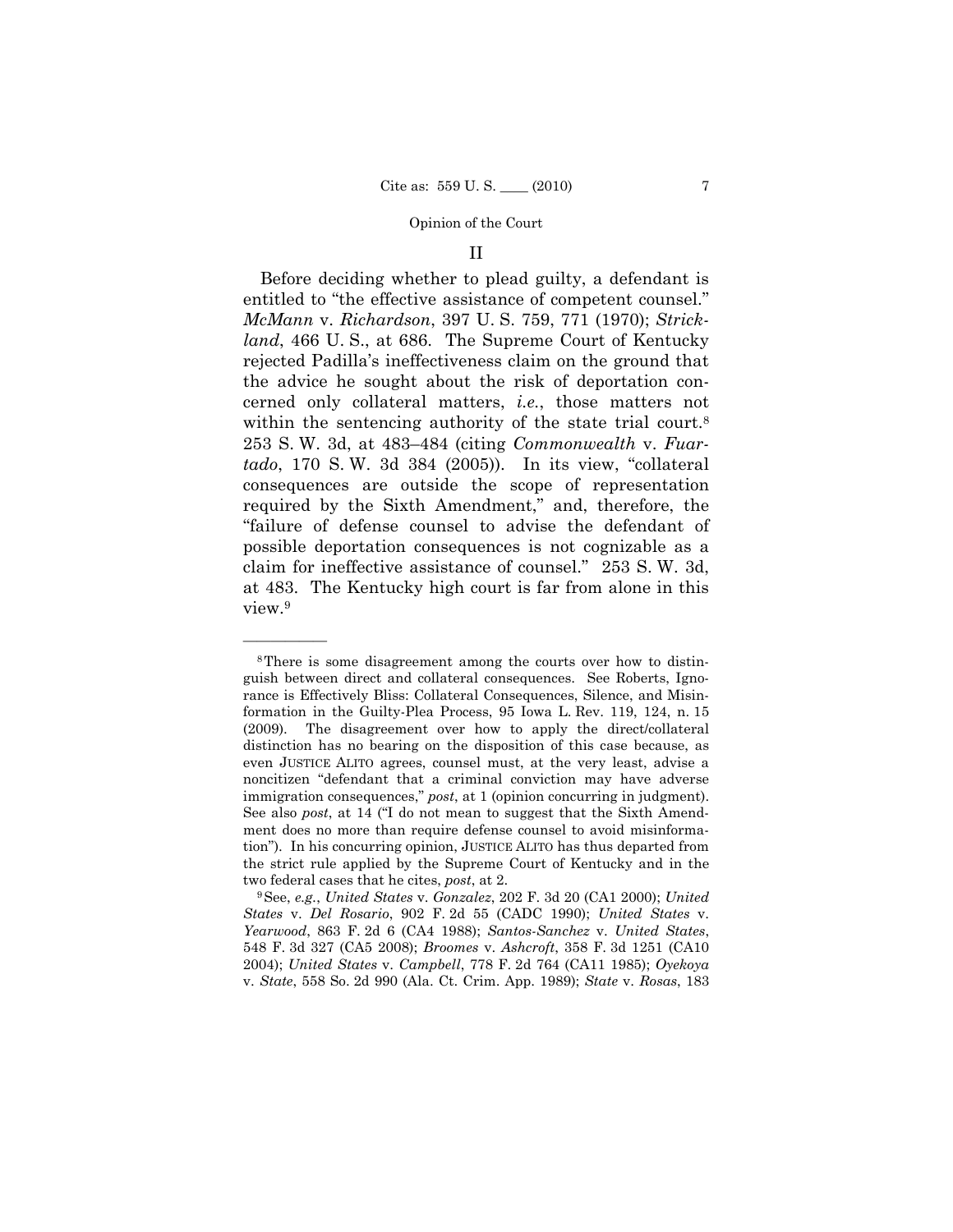#### Opinion of the Court

We, however, have never applied a distinction between direct and collateral consequences to define the scope of constitutionally "reasonable professional assistance" required under *Strickland*, 466 U. S., at 689. Whether that distinction is appropriate is a question we need not consider in this case because of the unique nature of deportation.

We have long recognized that deportation is a particularly severe "penalty," *Fong Yue Ting* v. *United States*, 149 U. S. 698, 740 (1893); but it is not, in a strict sense, a criminal sanction. Although removal proceedings are civil in nature, see *INS* v. *Lopez-Mendoza*, 468 U. S. 1032, 1038 (1984), deportation is nevertheless intimately related to the criminal process. Our law has enmeshed criminal convictions and the penalty of deportation for nearly a century, see Part I, *supra*, at 2–7. And, importantly, recent changes in our immigration law have made removal nearly an automatic result for a broad class of noncitizen offenders. Thus, we find it "most difficult" to divorce the penalty from the conviction in the deportation context. *United States* v. *Russell*, 686 F. 2d 35, 38 (CADC 1982). Moreover, we are quite confident that noncitizen defendants facing a risk of deportation for a particular offense find it even more difficult. See *St. Cyr*, 533 U. S., at 322 ("There can be little doubt that, as a general matter, alien defendants considering whether to enter into a plea agreement are acutely aware of the immigration consequences of their convictions").

Deportation as a consequence of a criminal conviction is, because of its close connection to the criminal process, uniquely difficult to classify as either a direct or a collateral consequence. The collateral versus direct distinction

Ariz. 421, 904 P. 2d 1245 (App. 1995); *State* v. *Montalban*, 2000–2739 (La. 2/26/02), 810 So. 2d 1106; *Commonwealth* v. *Frometa*, 520 Pa. 552, 555 A. 2d 92 (1989).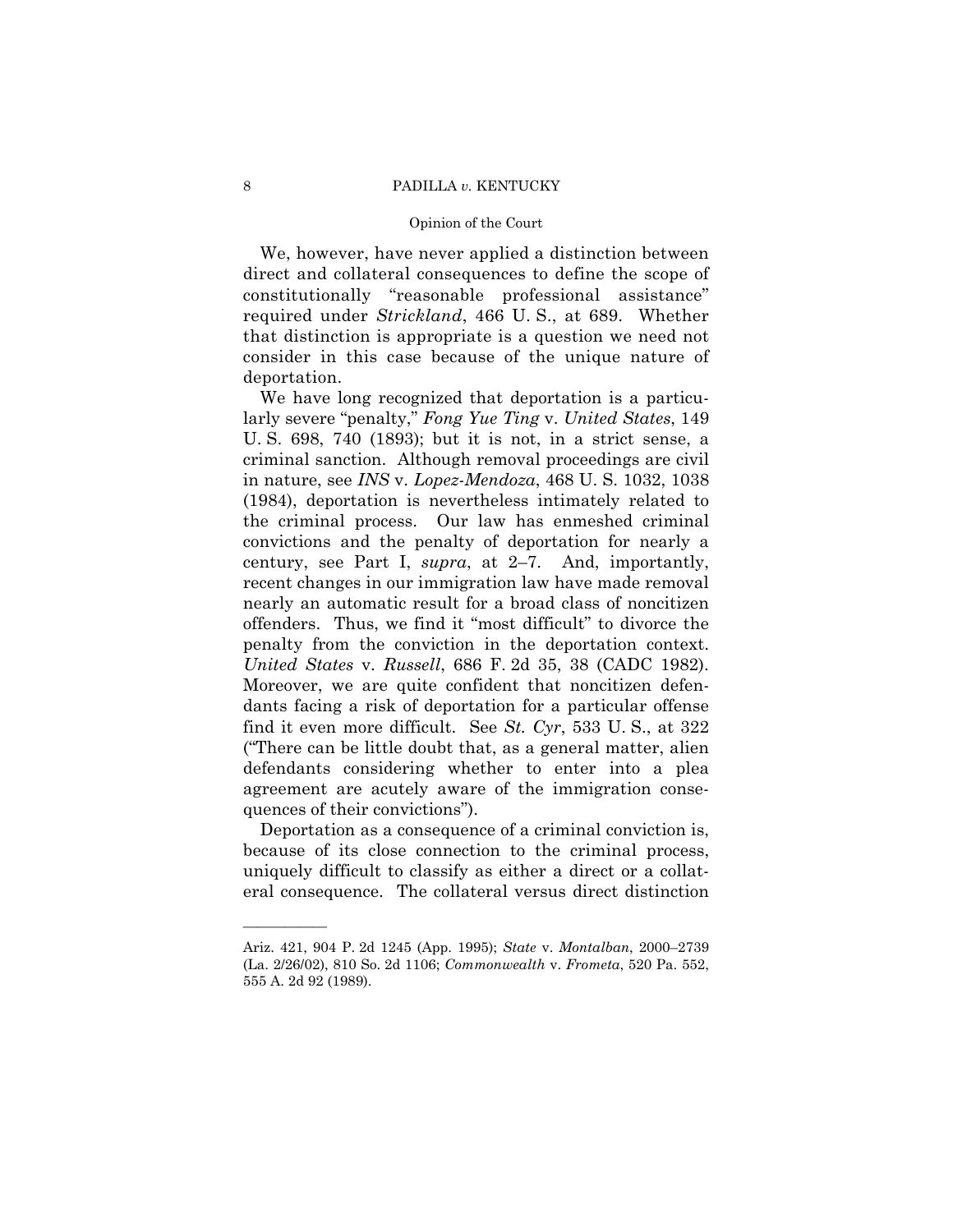is thus ill-suited to evaluating a *Strickland* claim concerning the specific risk of deportation. We conclude that advice regarding deportation is not categorically removed from the ambit of the Sixth Amendment right to counsel. *Strickland* applies to Padilla's claim.

#### III

Under *Strickland*, we first determine whether counsel's representation "fell below an objective standard of reasonableness." 466 U. S., at 688. Then we ask whether "there is a reasonable probability that, but for counsel's unprofessional errors, the result of the proceeding would have been different." *Id.*, at 694. The first prong—constitutional deficiency—is necessarily linked to the practice and expectations of the legal community: "The proper measure of attorney performance remains simply reasonableness under prevailing professional norms." *Id.*, at 688. We long have recognized that "[p]revailing norms of practice as reflected in American Bar Association standards and the like ... are guides to determining what is reasonable ...." *Ibid.; Bobby* v. *Van Hook*, 558 U. S. \_\_\_, \_\_\_ (2009) *(per curiam)* (slip op., at 3); *Florida* v. *Nixon*, 543 U. S. 175, 191, and n. 6 (2004); *Wiggins* v. *Smith,* 539 U. S. 510, 524 (2003); *Williams* v. *Taylor*, 529 U. S. 362, 396 (2000). Although they are "only guides," *Strickland*, 466 U. S., at 688, and not "inexorable commands," *Bobby*, 558 U. S., at  $\equiv$  (slip op., at 5), these standards may be valuable measures of the prevailing professional norms of effective representation, especially as these standards have been adapted to deal with the intersection of modern criminal prosecutions and immigration law.

The weight of prevailing professional norms supports the view that counsel must advise her client regarding the risk of deportation. National Legal Aid and Defender Assn., Performance Guidelines for Criminal Representation §6.2 (1995); G. Herman, Plea Bargaining §3.03,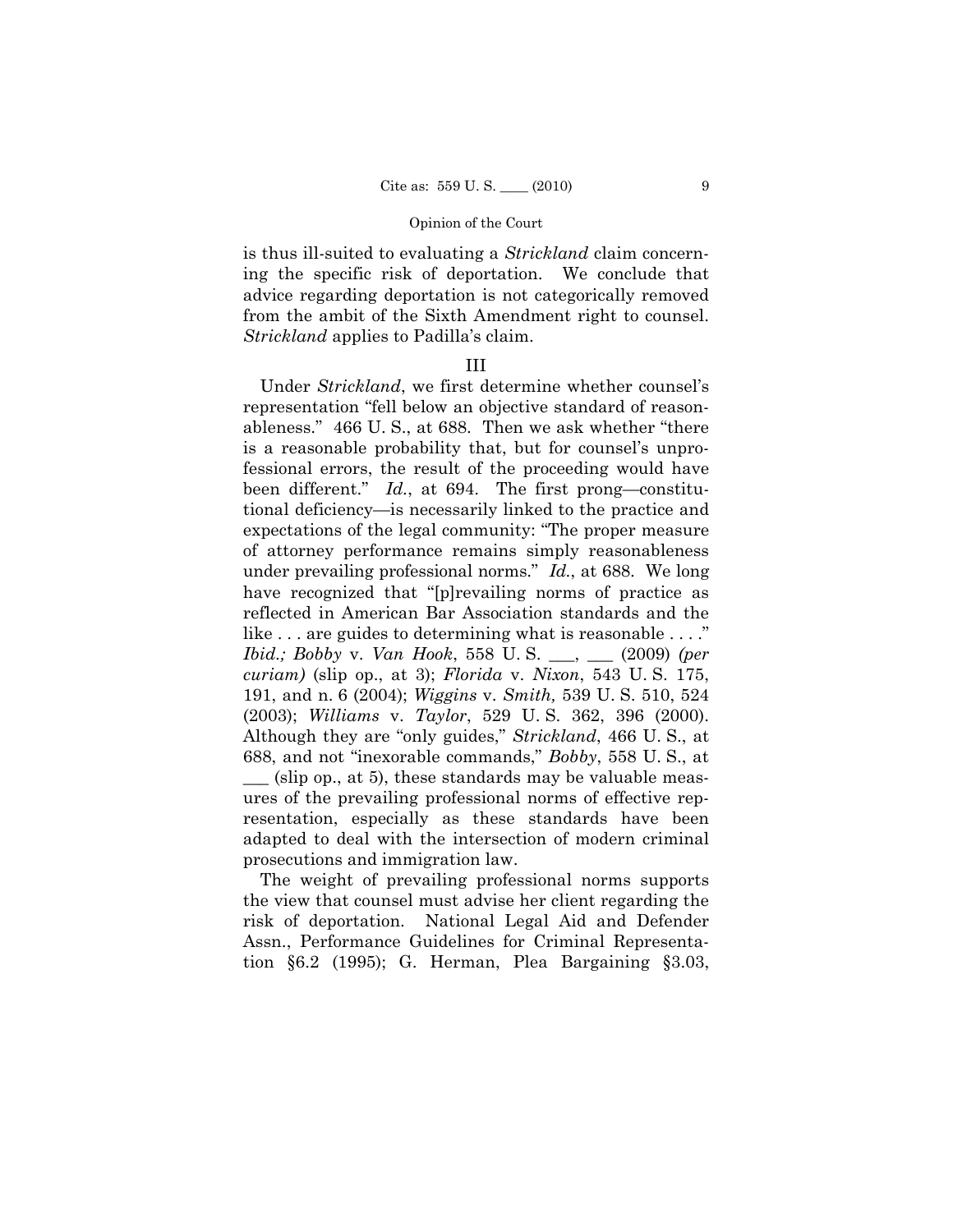#### Opinion of the Court

pp. 20–21 (1997); Chin & Holmes, Effective Assistance of Counsel and the Consequences of Guilty Pleas, 87 Cornell L. Rev. 697, 713–718 (2002); A. Campbell, Law of Sentencing §13:23, pp. 555, 560 (3d ed. 2004); Dept. of Justice, Office of Justice Programs, 2 Compendium of Standards for Indigent Defense Systems, Standards for Attorney Performance, pp. D10, H8–H9, J8 (2000) (providing survey of guidelines across multiple jurisdictions); ABA Standards for Criminal Justice, Prosecution Function and Defense Function 4–5.1(a), p. 197 (3d ed. 1993); ABA Standards for Criminal Justice, Pleas of Guilty 14–3.2(f), p. 116 (3d ed. 1999). "[A]uthorities of every stripe including the American Bar Association, criminal defense and public defender organizations, authoritative treatises, and state and city bar publications—universally require defense attorneys to advise as to the risk of deportation consequences for non-citizen clients . . . ." Brief for Legal Ethics, Criminal Procedure, and Criminal Law Professors as *Amici Curiae* 12–14 (footnotes omitted) (citing, *inter alia*, National Legal Aid and Defender Assn., Guidelines, *supra,* §§6.2–6.4 (1997); S. Bratton & E. Kelley, Practice Points: Representing a Noncitizen in a Criminal Case, 31 The Champion 61 (Jan./Feb. 2007); N. Tooby, Criminal Defense of Immigrants §1.3 (3d ed. 2003); 2 Criminal Practice Manual §§45:3, 45:15 (2009)).

We too have previously recognized that " '[p]reserving the client's right to remain in the United States may be more important to the client than any potential jail sentence.'" *St. Cyr*, 533 U. S., at 323 (quoting 3 Criminal Defense Techniques §§60A.01, 60A.02[2] (1999)). Likewise, we have recognized that "preserving the possibility of" discretionary relief from deportation under §212(c) of the 1952 INA, 66 Stat. 187, repealed by Congress in 1996, "would have been one of the principal benefits sought by defendants deciding whether to accept a plea offer or instead to proceed to trial." *St. Cyr*, 533 U. S., at 323. We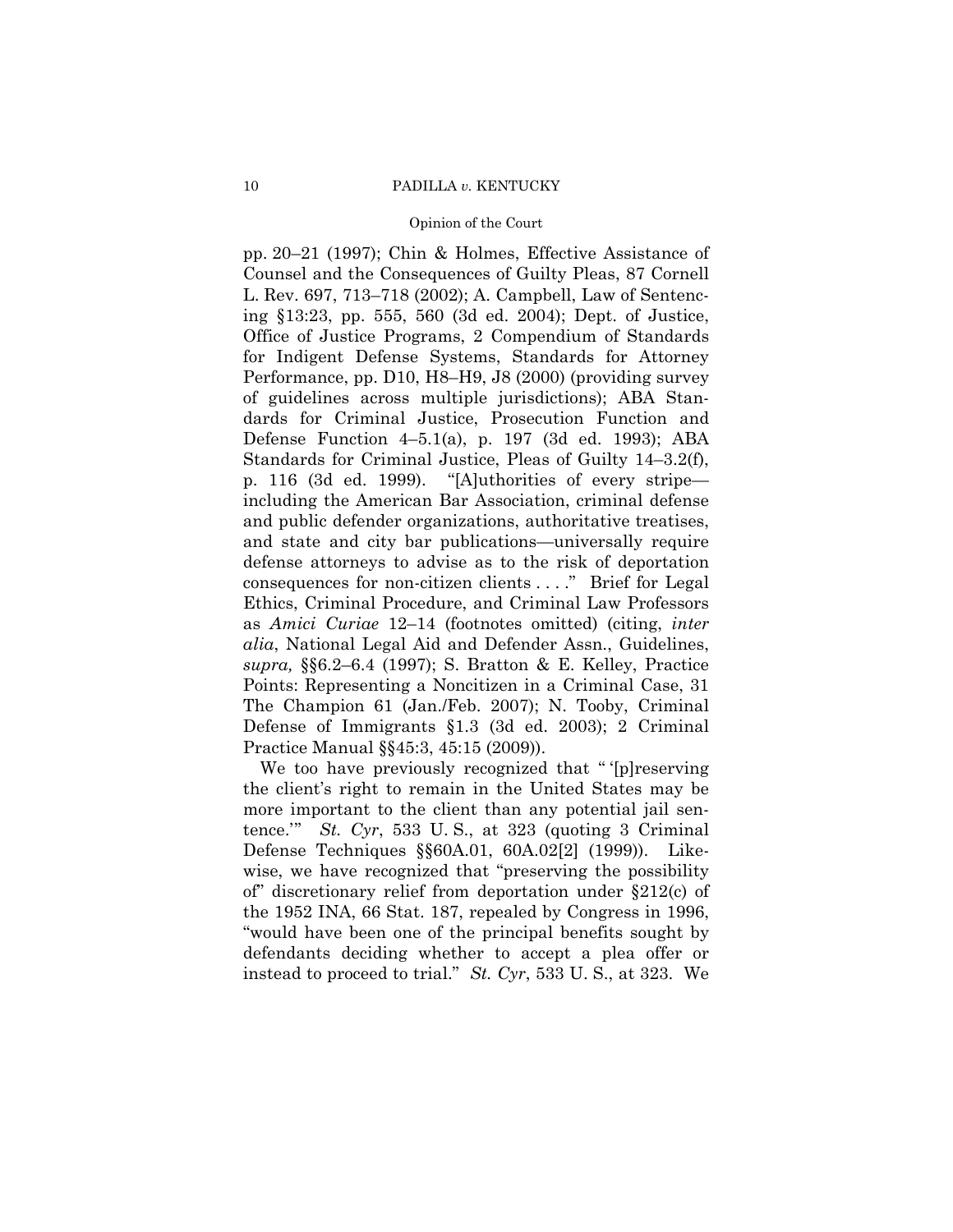expected that counsel who were unaware of the discretionary relief measures would "follo[w] the advice of numerous practice guides" to advise themselves of the importance of this particular form of discretionary relief. *Ibid.,*  n. 50.

In the instant case, the terms of the relevant immigration statute are succinct, clear, and explicit in defining the removal consequence for Padilla's conviction. See 8 U. S. C. §1227(a)(2)(B)(i) ("Any alien who at any time after admission has been convicted of a violation of (or a conspiracy or attempt to violate) any law or regulation of a State, the United States or a foreign country relating to a controlled substance . . . , other than a single offense involving possession for one's own use of 30 grams or less of marijuana, is deportable"). Padilla's counsel could have easily determined that his plea would make him eligible for deportation simply from reading the text of the statute, which addresses not some broad classification of crimes but specifically commands removal for all controlled substances convictions except for the most trivial of marijuana possession offenses. Instead, Padilla's counsel provided him false assurance that his conviction would not result in his removal from this country. This is not a hard case in which to find deficiency: The consequences of Padilla's plea could easily be determined from reading the removal statute, his deportation was presumptively mandatory, and his counsel's advice was incorrect.

Immigration law can be complex, and it is a legal specialty of its own. Some members of the bar who represent clients facing criminal charges, in either state or federal court or both, may not be well versed in it. There will, therefore, undoubtedly be numerous situations in which the deportation consequences of a particular plea are unclear or uncertain. The duty of the private practitioner in such cases is more limited. When the law is not succinct and straightforward (as it is in many of the scenarios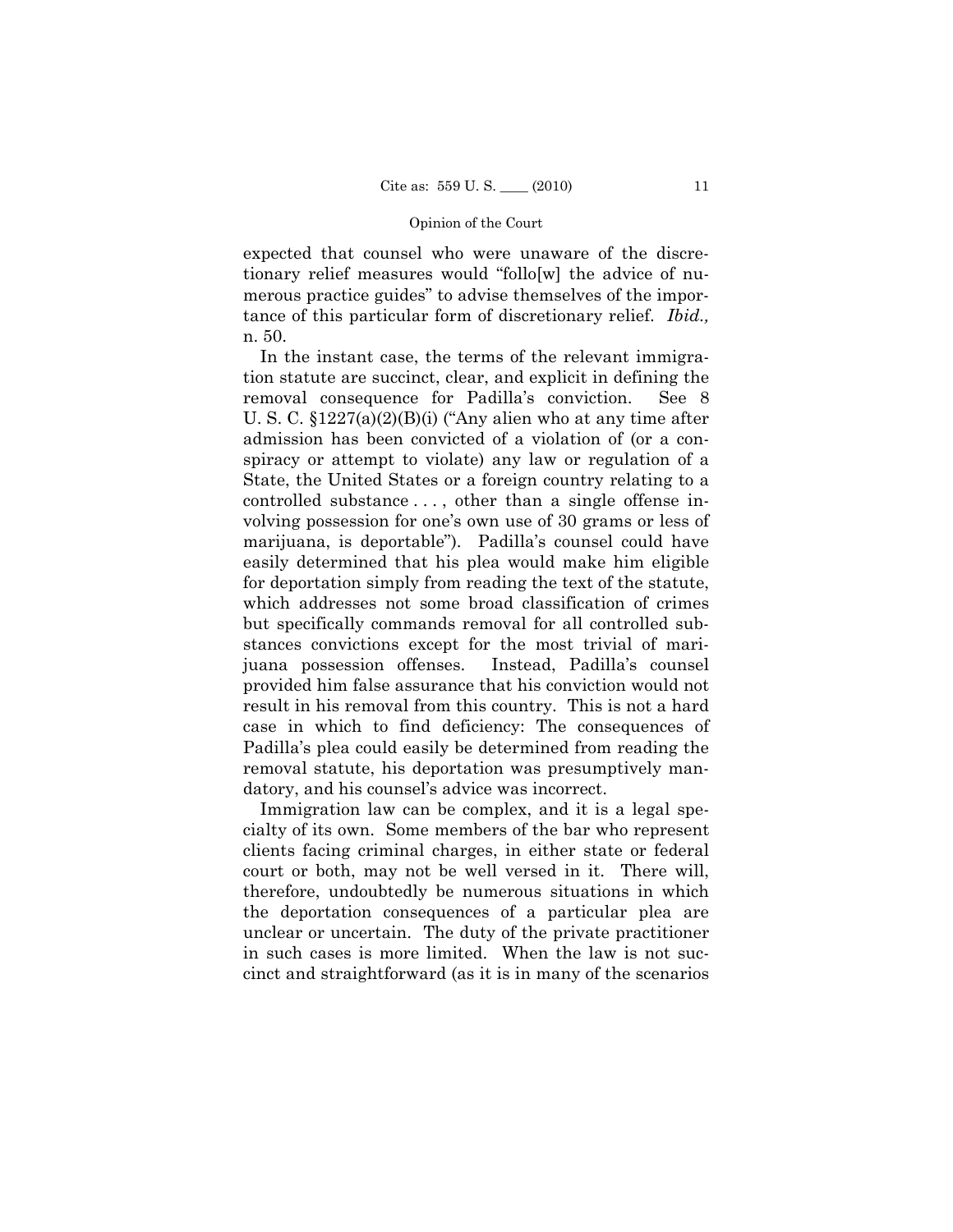#### Opinion of the Court

posited by JUSTICE ALITO), a criminal defense attorney need do no more than advise a noncitizen client that pending criminal charges may carry a risk of adverse immigration consequences.10 But when the deportation consequence is truly clear, as it was in this case, the duty to give correct advice is equally clear.

Accepting his allegations as true, Padilla has sufficiently alleged constitutional deficiency to satisfy the first prong of *Strickland*. Whether Padilla is entitled to relief on his claim will depend on whether he can satisfy *Strickland*'s second prong, prejudice, a matter we leave to the Kentucky courts to consider in the first instance.

IV

The Solicitor General has urged us to conclude that *Strickland* applies to Padilla's claim only to the extent that he has alleged affirmative misadvice. In the United States' view, "counsel is not constitutionally required to provide advice on matters that will not be decided in the criminal case . . . ," though counsel is required to provide accurate advice if she chooses to discusses these matters. Brief for United States as *Amicus Curiae* 10.

Respondent and Padilla both find the Solicitor General's proposed rule unpersuasive, although it has support among the lower courts. See, *e.g.*, *United States* v. *Couto*, 311 F. 3d 179, 188 (CA2 2002); *United States* v. *Kwan*, 407 F. 3d 1005 (CA9 2005); *Sparks* v. *Sowders*, 852 F. 2d 882 (CA6 1988); *United States* v. *Russell*, 686 F. 2d 35 (CADC 1982); *State* v. *Rojas-Martinez*, 2005 UT 86, 125 P. 3d 930, 935; *In re Resendiz*, 25 Cal. 4th 230, 19 P. 3d 1171 (2001). Kentucky describes these decisions isolating an affirmative misadvice claim as "result-driven, incestuous . . .

<sup>10</sup>As JUSTICE ALITO explains at length, deportation consequences are often unclear. Lack of clarity in the law, however, does not obviate the need for counsel to say something about the possibility of deportation, even though it will affect the scope and nature of counsel's advice.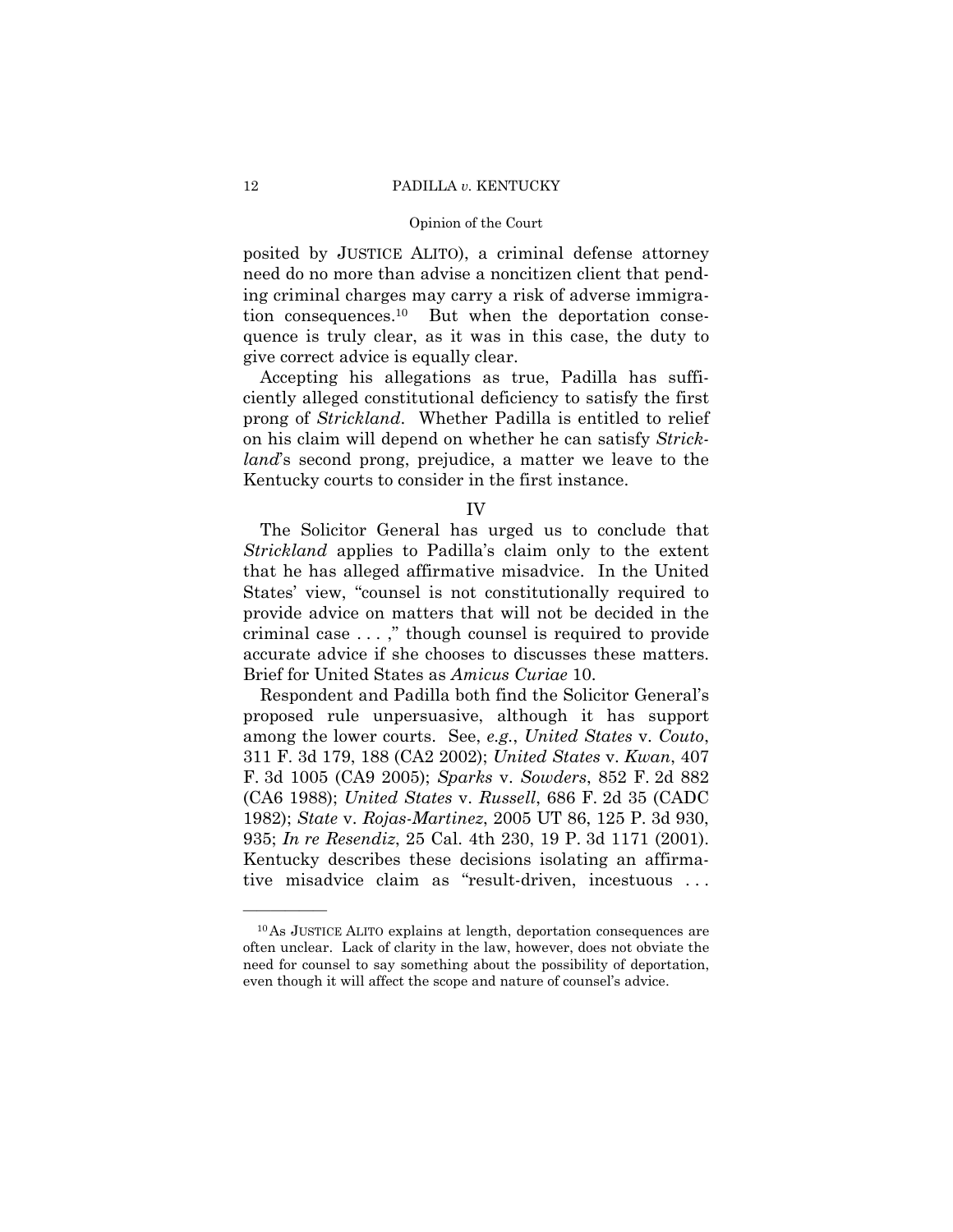[,and] completely lacking in legal or rational bases." Brief for Respondent 31. We do not share that view, but we agree that there is no relevant difference "between an act of commission and an act of omission" in this context. *Id.*, at 30; *Strickland*, 466 U. S., at 690 ("The court must then determine whether, in light of all the circumstances, the identified acts or omissions were outside the wide range of professionally competent assistance"); see also *State* v. *Paredez*, 2004–NMSC–036, 136 N. M. 533, 538–539.

A holding limited to affirmative misadvice would invite two absurd results. First, it would give counsel an incentive to remain silent on matters of great importance, even when answers are readily available. Silence under these circumstances would be fundamentally at odds with the critical obligation of counsel to advise the client of "the advantages and disadvantages of a plea agreement." *Libretti* v. *United States*, 516 U. S. 29, 50–51 (1995). When attorneys know that their clients face possible exile from this country and separation from their families, they should not be encouraged to say nothing at all.<sup>11</sup> Second, it would deny a class of clients least able to represent themselves the most rudimentary advice on deportation even when it is readily available. It is quintessentially the duty of counsel to provide her client with available advice about an issue like deportation and the failure to do so "clearly satisfies the first prong of the *Strickland* analysis." *Hill* v. *Lockhart*, 474 U. S. 52, 62 (1985) (White, J.,

<sup>11</sup>As the Commonwealth conceded at oral argument, were a defendant's lawyer to know that a particular offense would result in the client's deportation and that, upon deportation, the client and his family might well be killed due to circumstances in the client's home country, any decent attorney would inform the client of the consequences of his plea. Tr. of Oral Arg. 37–38. We think the same result should follow when the stakes are not life and death but merely "banishment or exile," *Delgadillo* v. *Carmichael*, 332 U. S. 388, 390–391 (1947).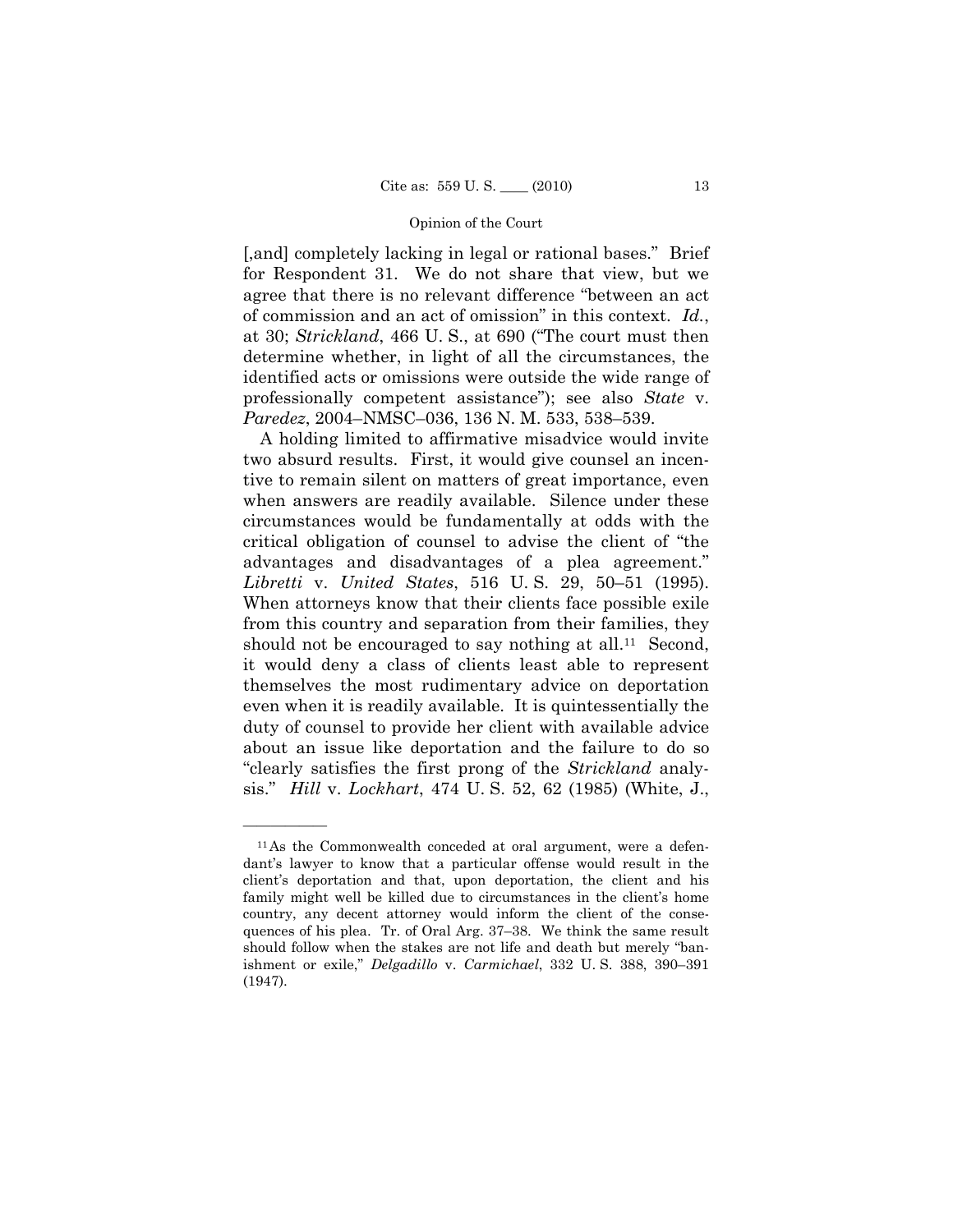concurring in judgment).

We have given serious consideration to the concerns that the Solicitor General, respondent, and *amici* have stressed regarding the importance of protecting the finality of convictions obtained through guilty pleas. We confronted a similar "floodgates" concern in *Hill*, see *id.,* at 58, but nevertheless applied *Strickland* to a claim that counsel had failed to advise the client regarding his parole eligibility before he pleaded guilty.12

A flood did not follow in that decision's wake. Surmounting *Strickland*'s high bar is never an easy task. See, *e.g.*, 466 U. S., at 689 ("Judicial scrutiny of counsel's performance must be highly deferential"); *id.*, at 693 (observing that "[a]ttorney errors . . . are as likely to be utterly harmless in a particular case as they are to be prejudicial"). Moreover, to obtain relief on this type of claim, a petitioner must convince the court that a decision to reject the plea bargain would have been rational under the circumstances. See *Roe* v. *Flores-Ortega*, 528 U. S. 470, 480, 486 (2000). There is no reason to doubt that lower courts—now quite experienced with applying *Strickland*—can effectively and efficiently use its framework to

<sup>12</sup>However, we concluded that, even though *Strickland* applied to petitioner's claim, he had not sufficiently alleged prejudice to satisfy *Strickland*'s second prong. *Hill*, 474 U. S., at 59–60. This disposition further underscores the fact that it is often quite difficult for petitioners who have acknowledged their guilt to satisfy *Strickland*'s prejudice prong.

JUSTICE ALITO believes that the Court misreads *Hill*, *post*, at 10–11. In *Hill*, the Court recognized—for the first time—that *Strickland*  applies to advice respecting a guilty plea. 474 U. S., at 58 ("We hold, therefore, that the two-part *Strickland* v. *Washington* test applies to challenges to guilty pleas based on ineffective assistance of counsel"). It is true that *Hill* does not control the question before us. But its import is nevertheless clear. Whether *Strickland* applies to Padilla's claim follows from *Hill*, regardless of the fact that the *Hill* Court did not resolve the particular question respecting misadvice that was before it.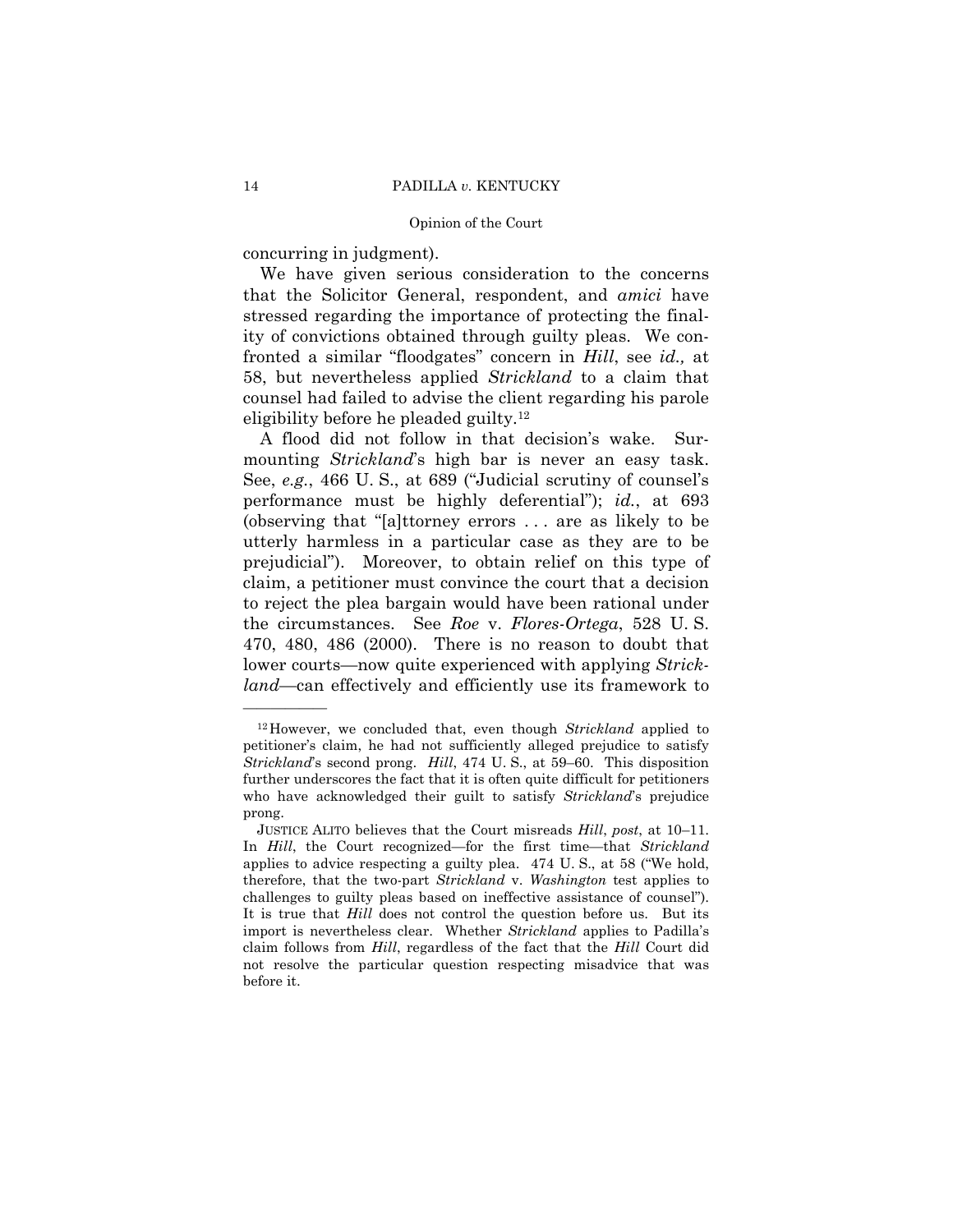separate specious claims from those with substantial merit.

It seems unlikely that our decision today will have a significant effect on those convictions already obtained as the result of plea bargains. For at least the past 15 years, professional norms have generally imposed an obligation on counsel to provide advice on the deportation consequences of a client's plea. See, *supra*, at 11–13. We should, therefore, presume that counsel satisfied their obligation to render competent advice at the time their clients considered pleading guilty. *Strickland*, 466 U. S., at 689.

Likewise, although we must be especially careful about recognizing new grounds for attacking the validity of guilty pleas, in the 25 years since we first applied *Strickland* to claims of ineffective assistance at the plea stage, practice has shown that pleas are less frequently the subject of collateral challenges than convictions obtained after a trial. Pleas account for nearly 95% of all criminal convictions.13 But they account for only approximately  $30\%$  of the habeas petitions filed.<sup>14</sup> The nature of relief secured by a successful collateral challenge to a guilty plea—an opportunity to withdraw the plea and proceed to trial—imposes its own significant limiting principle: Those who collaterally attack their guilty pleas lose the benefit of the bargain obtained as a result of the plea. Thus, a different calculus informs whether it is wise to challenge a

<sup>13</sup>See Dept. of Justice, Bureau of Justice Statistics, Sourcebook of Criminal Justice Statistics 2003, p. 418 (31st ed. 2005) (Table 5.17) (only approximately 5%, or 8,612 out of 68,533, of federal criminal prosecutions go to trial); *id.*, at 450 (Table 5.46) (only approximately 5%

of all state felony criminal prosecutions go to trial). 14See V. Flango, National Center for State Courts, Habeas Corpus in State and Federal Courts 36–38 (1994) (demonstrating that 5% of defendants whose conviction was the result of a trial account for approximately 70% of the habeas petitions filed).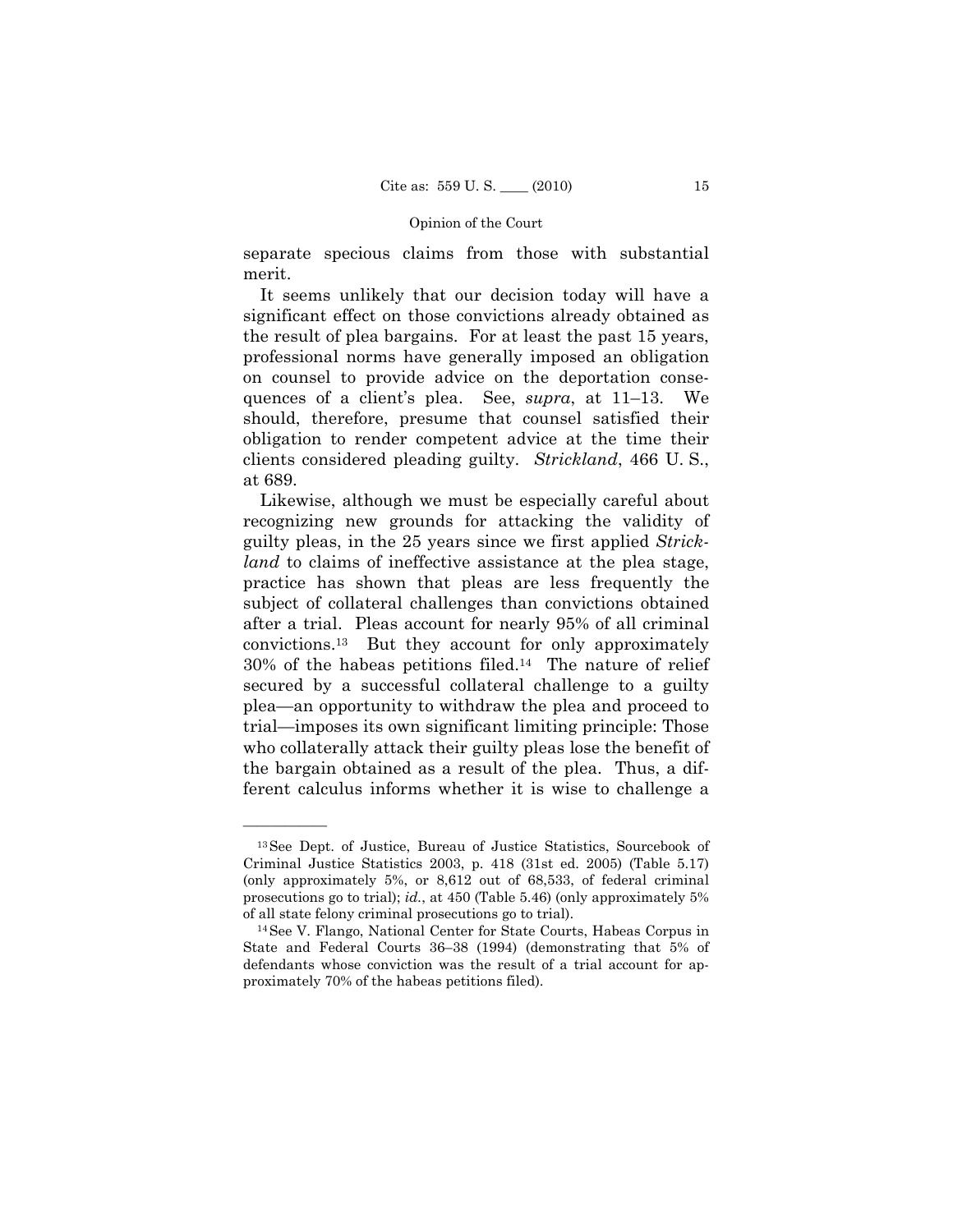#### Opinion of the Court

guilty plea in a habeas proceeding because, ultimately, the challenge may result in a *less favorable* outcome for the defendant, whereas a collateral challenge to a conviction obtained after a jury trial has no similar downside potential.

Finally, informed consideration of possible deportation can only benefit both the State and noncitizen defendants during the plea-bargaining process. By bringing deportation consequences into this process, the defense and prosecution may well be able to reach agreements that better satisfy the interests of both parties. As in this case, a criminal episode may provide the basis for multiple charges, of which only a subset mandate deportation following conviction. Counsel who possess the most rudimentary understanding of the deportation consequences of a particular criminal offense may be able to plea bargain creatively with the prosecutor in order to craft a conviction and sentence that reduce the likelihood of deportation, as by avoiding a conviction for an offense that automatically triggers the removal consequence. At the same time, the threat of deportation may provide the defendant with a powerful incentive to plead guilty to an offense that does not mandate that penalty in exchange for a dismissal of a charge that does.

In sum, we have long recognized that the negotiation of a plea bargain is a critical phase of litigation for purposes of the Sixth Amendment right to effective assistance of counsel. *Hill*, 474 U. S., at 57; see also *Richardson*, 397 U. S., at 770–771. The severity of deportation—"the equivalent of banishment or exile," *Delgadillo* v. *Carmichael*, 332 U. S. 388, 390–391 (1947)—only underscores how critical it is for counsel to inform her noncitizen client that he faces a risk of deportation.15

<sup>15</sup>To this end, we find it significant that the plea form currently used in Kentucky courts provides notice of possible immigration conse-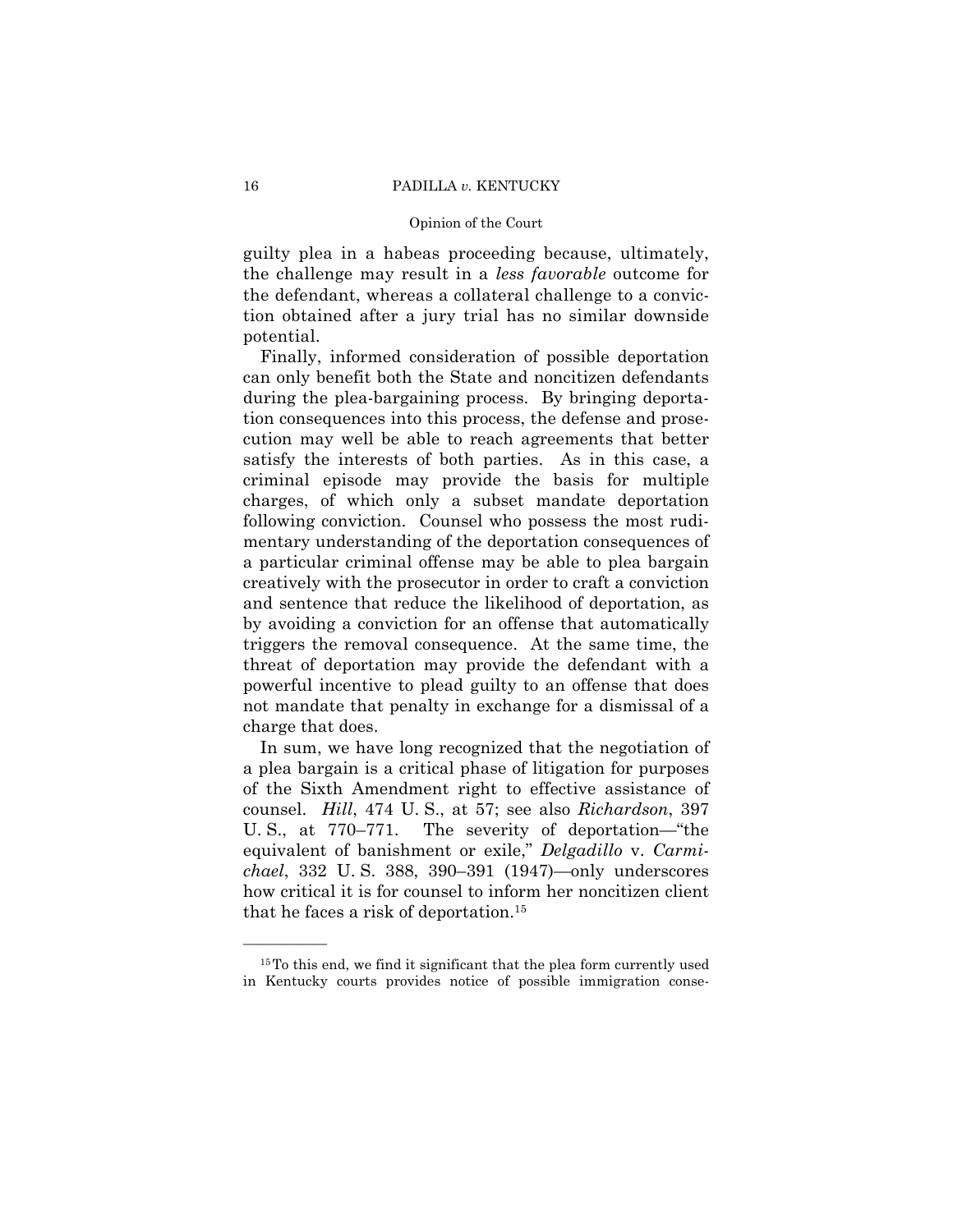## $\overline{V}$

It is our responsibility under the Constitution to ensure that no criminal defendant—whether a citizen or not—is left to the "mercies of incompetent counsel." *Richardson*, 397 U. S., at 771. To satisfy this responsibility, we now hold that counsel must inform her client whether his plea carries a risk of deportation. Our longstanding Sixth Amendment precedents, the seriousness of deportation as a consequence of a criminal plea, and the concomitant impact of deportation on families living lawfully in this country demand no less.

Taking as true the basis for his motion for postconviction relief, we have little difficulty concluding that Padilla has sufficiently alleged that his counsel was constitutionally deficient. Whether Padilla is entitled to relief will depend on whether he can demonstrate prejudice as a result thereof, a question we do not reach because it was not passed on below. See *Verizon Communications Inc.* v. *FCC*, 535 U. S. 467, 530 (2002).

quences. Ky. Admin. Office of Courts, Motion to Enter Guilty Plea, Form AOC–491 (Rev. 2/2003), http://courts.ky.gov/NR/rdonlyres/ 55E1F54E-ED5C-4A30-B1D5-4C43C7ADD63C/0/491.pdf (as visited Mar. 29, 2010, and available in Clerk of Court's case file). Further, many States require trial courts to advise defendants of possible immigration consequences. See, *e.g.*, Alaska Rule Crim. Proc. 11(c)(3)(C) (2009–2010); Cal. Penal Code Ann. §1016.5 (West 2008); Conn. Gen. Stat. §54–1j (2009); D. C. Code §16–713 (2001); Fla. Rule Crim. Proc. 3.172(c)(8) (Supp. 2010); Ga. Code Ann. §17–7–93(c) (1997); Haw. Rev. Stat. Ann. §802E–2 (2007); Iowa Rule Crim. Proc. 2.8(2)*(b)*(3) (Supp. 2009); Md. Rule 4–242 (Lexis 2009); Mass. Gen. Laws, ch. 278, §29D (2009); Minn. Rule Crim. Proc. 15.01 (2009); Mont. Code Ann. §46–12–210 (2009); N. M. Rule Crim. Form 9–406 (2009); N. Y. Crim. Proc. Law Ann. §220.50(7) (West Supp. 2009); N. C. Gen. Stat. Ann. §15A–1022 (Lexis 2007); Ohio Rev. Code Ann. §2943.031 (West 2006); Ore. Rev. Stat. §135.385 (2007); R. I. Gen. Laws §12–12–22 (Lexis Supp. 2008); Tex. Code. Ann. Crim. Proc., Art. 26.13(a)(4) (Vernon Supp. 2009); Vt. Stat. Ann., Tit. 13, §6565(c)(1) (Supp. 2009); Wash. Rev. Code §10.40.200 (2008); Wis. Stat. §971.08 (2005–2006).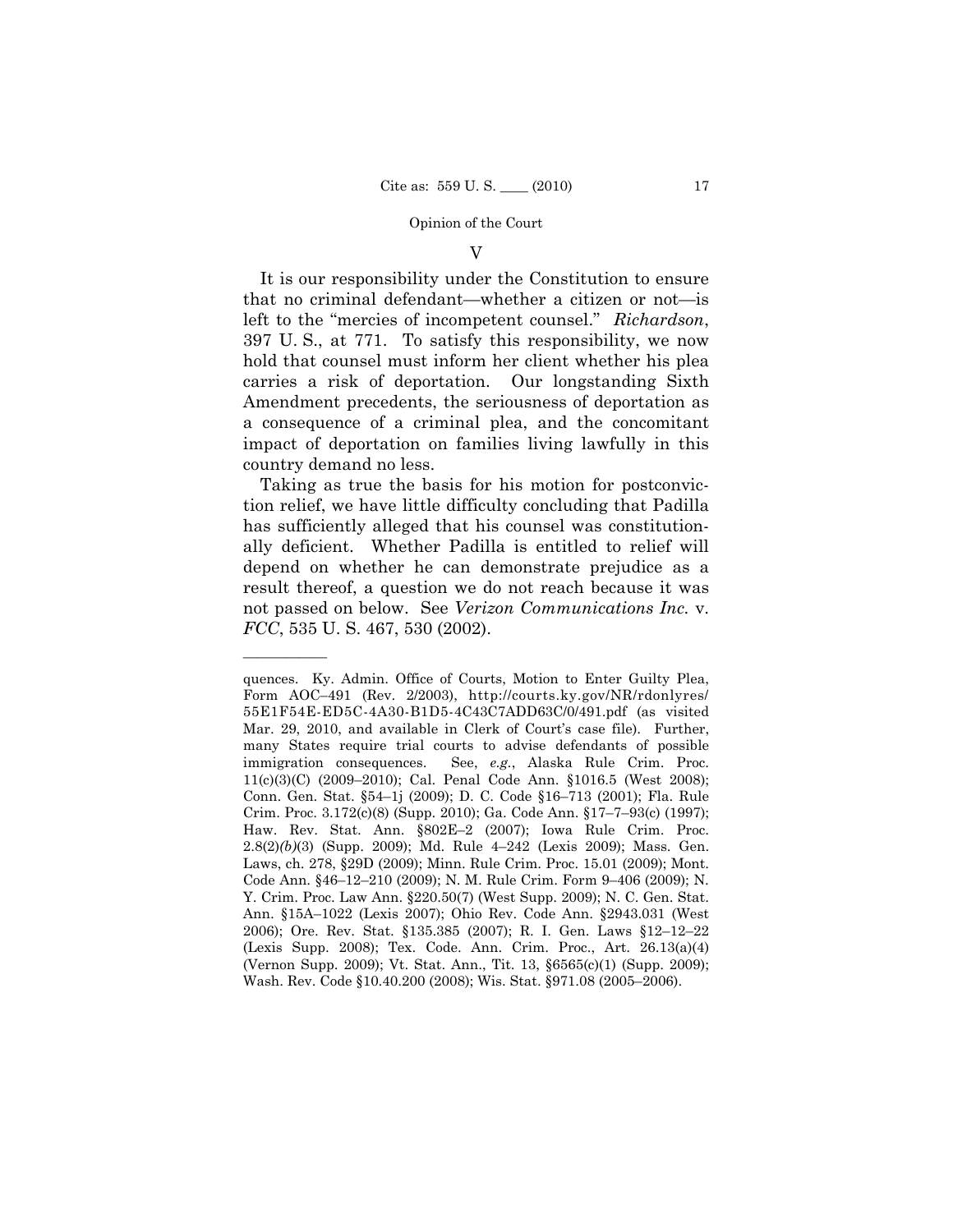The judgment of the Supreme Court of Kentucky is reversed, and the case is remanded for further proceedings not inconsistent with this opinion.

*It is so ordered.*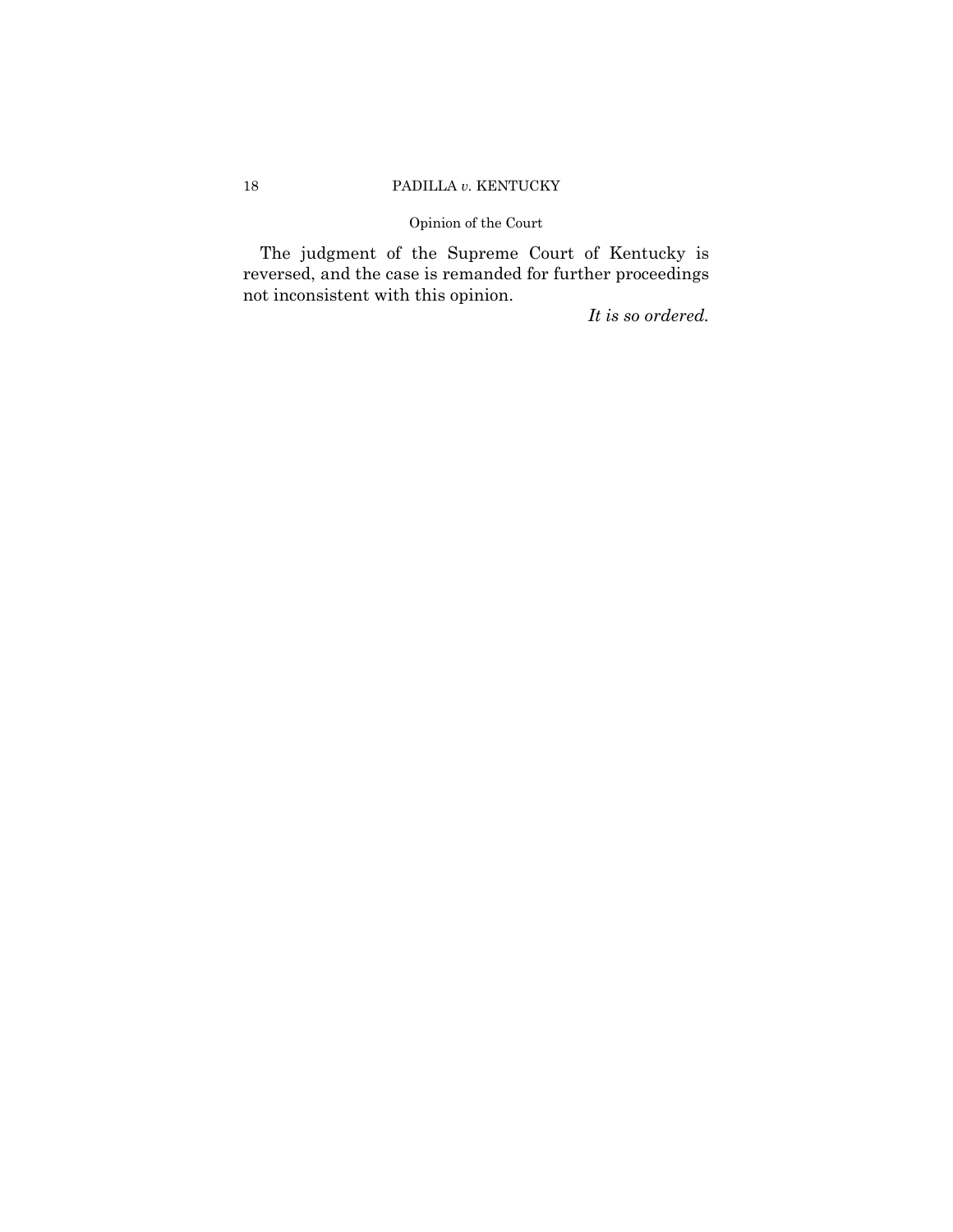## $\frac{1}{2}$  , where  $\frac{1}{2}$ **SUPREME COURT OF THE UNITED STATES**

### $\frac{1}{2}$  ,  $\frac{1}{2}$  ,  $\frac{1}{2}$  ,  $\frac{1}{2}$  ,  $\frac{1}{2}$  ,  $\frac{1}{2}$ No. 08–651

## JOSE PADILLA, PETITIONER *v.* KENTUCKY

## ON WRIT OF CERTIORARI TO THE SUPREME COURT OF KENTUCKY

#### [March 31, 2010]

JUSTICE ALITO, with whom THE CHIEF JUSTICE joins, concurring in the judgment.

I concur in the judgment because a criminal defense attorney fails to provide effective assistance within the meaning of *Strickland* v. *Washington*, 466 U. S. 668 (1984), if the attorney misleads a noncitizen client regarding the removal consequences of a conviction. In my view, such an attorney must (1) refrain from unreasonably providing incorrect advice and (2) advise the defendant that a criminal conviction may have adverse immigration consequences and that, if the alien wants advice on this issue, the alien should consult an immigration attorney. I do not agree with the Court that the attorney must attempt to explain what those consequences may be. As the Court concedes, "[i]mmigration law can be complex"; "it is a legal specialty of its own"; and "[s]ome members of the bar who represent clients facing criminal charges, in either state or federal court or both, may not be well versed in it." *Ante*, at 11. The Court nevertheless holds that a criminal defense attorney must provide advice in this specialized area in those cases in which the law is "succinct and straightforward"—but not, perhaps, in other situations. *Ante*, at 11–12. This vague, halfway test will lead to much confusion and needless litigation.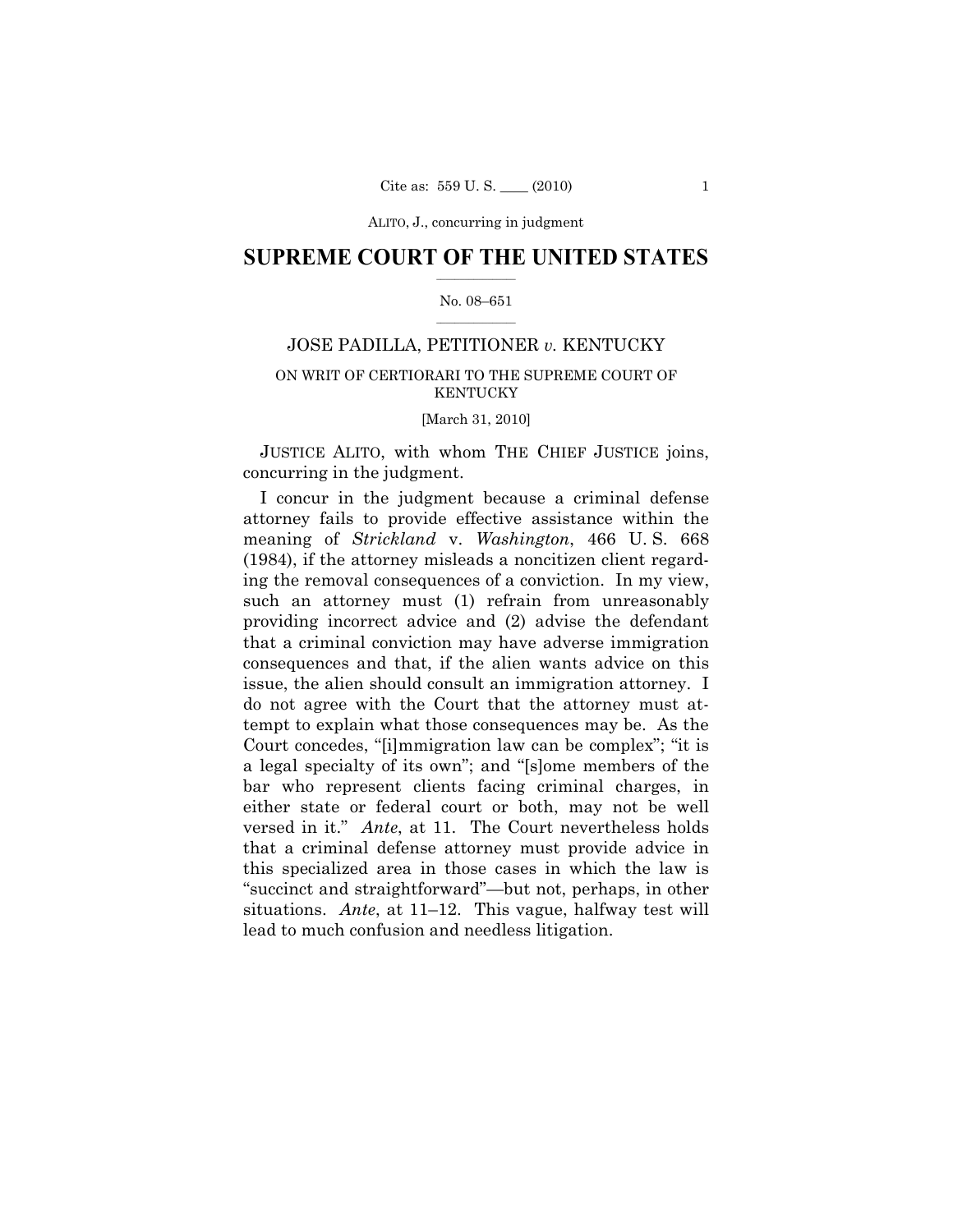I

Under *Strickland*, an attorney provides ineffective assistance if the attorney's representation does not meet reasonable professional standards. 466 U. S., at 688. Until today, the longstanding and unanimous position of the federal courts was that reasonable defense counsel generally need only advise a client about the *direct* consequences of a criminal conviction. See, *e.g.*, *United States* v*. Gonzalez*, 202 F. 3d 20, 28 (CA1 2000) (ineffectiveassistance-of-counsel claim fails if "based on an attorney's failure to advise a client of his plea's immigration consequences"); *United States* v. *Banda*, 1 F. 3d 354, 355 (CA5 1993) (holding that "an attorney's failure to advise a client that deportation is a possible consequence of a guilty plea does not constitute ineffective assistance of counsel"); see generally Chin & Holmes, Effective Assistance of Counsel and the Consequences of Guilty Pleas, 87 Cornell L. Rev. 697, 699 (2002) (hereinafter Chin & Holmes) (noting that "virtually all jurisdictions"—including "eleven federal circuits, more than thirty states, and the District of Columbia"—"hold that defense counsel need not discuss with their clients the collateral consequences of a conviction," including deportation). While the line between "direct" and "collateral" consequences is not always clear, see *ante,*  at 7, n. 8, the collateral-consequences rule expresses an important truth: Criminal defense attorneys have expertise regarding the conduct of criminal proceedings. They are not expected to possess—and very often do not possess—expertise in other areas of the law, and it is unrealistic to expect them to provide expert advice on matters that lie outside their area of training and experience.

This case happens to involve removal, but criminal convictions can carry a wide variety of consequences other than conviction and sentencing, including civil commitment, civil forfeiture, the loss of the right to vote, disqualification from public benefits, ineligibility to possess fire-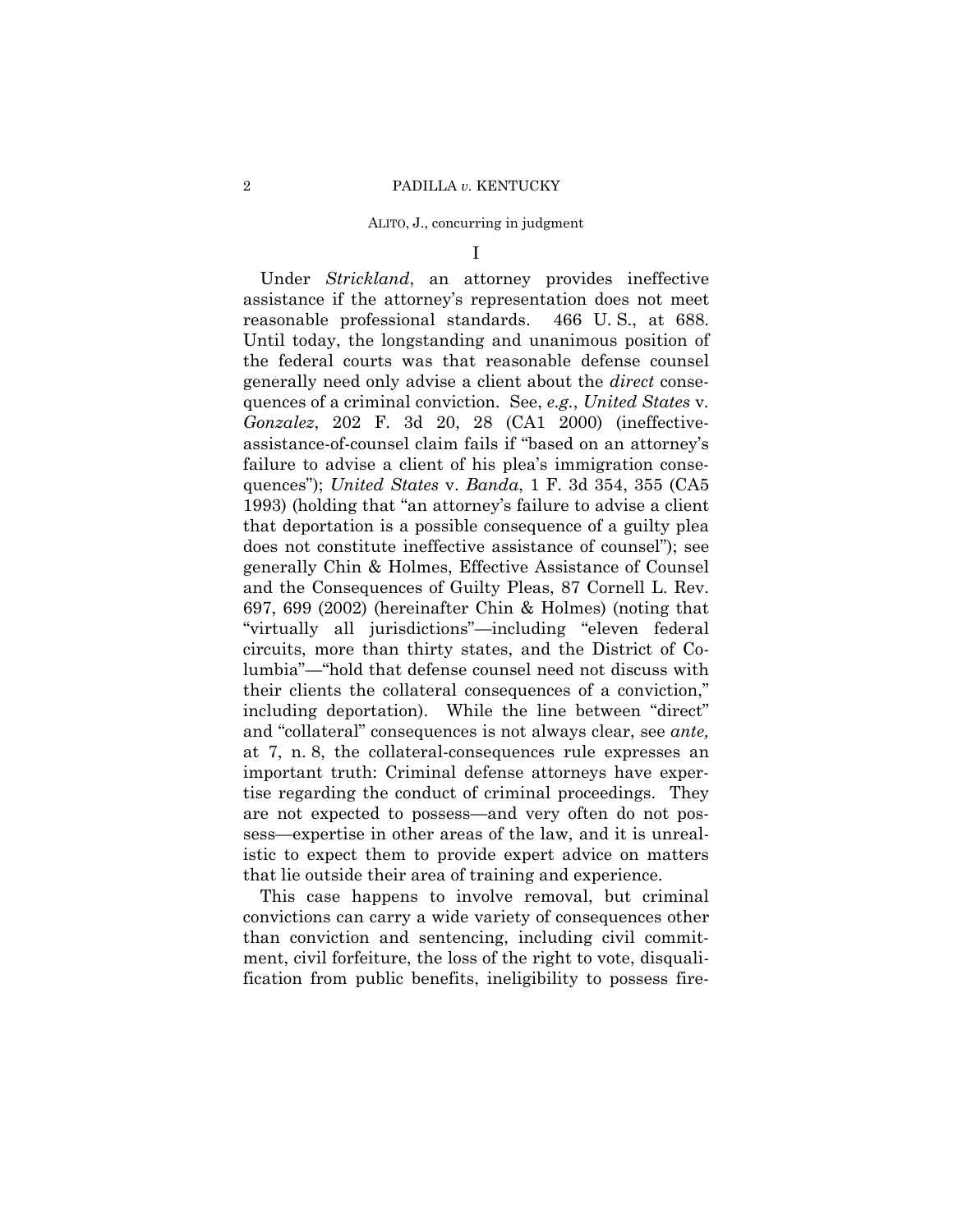arms, dishonorable discharge from the Armed Forces, and loss of business or professional licenses. Chin & Holmes 705–706. A criminal conviction may also severely damage a defendant's reputation and thus impair the defendant's ability to obtain future employment or business opportunities. All of those consequences are "seriou[s]," see *ante*, at 17, but this Court has never held that a criminal defense attorney's Sixth Amendment duties extend to providing advice about such matters.

The Court tries to justify its dramatic departure from precedent by pointing to the views of various professional organizations. See *ante*, at 9 ("The weight of prevailing professional norms supports the view that counsel must advise her client regarding the risk of deportation"). However, ascertaining the level of professional competence required by the Sixth Amendment is ultimately a task for the courts. *E.g.*, *Roe* v. *Flores-Ortega*, 528 U. S. 470, 477 (2000). Although we may appropriately consult standards promulgated by private bar groups, we cannot delegate to these groups our task of determining what the Constitution commands. See *Strickland*, *supra,* at 688 (explaining that "[p]revailing norms of practice as reflected in American Bar Association standards . . . are guides to determining what is reasonable, but they are only guides"). And we must recognize that such standards may represent only the aspirations of a bar group rather than an empirical assessment of actual practice.

Even if the only relevant consideration were "prevailing professional norms," it is hard to see how those norms can support the duty the Court today imposes on defense counsel. Because many criminal defense attorneys have little understanding of immigration law, see *ante*, at 11, it should follow that a criminal defense attorney who refrains from providing immigration advice does not violate prevailing professional norms. But the Court's opinion would not just require defense counsel to warn the client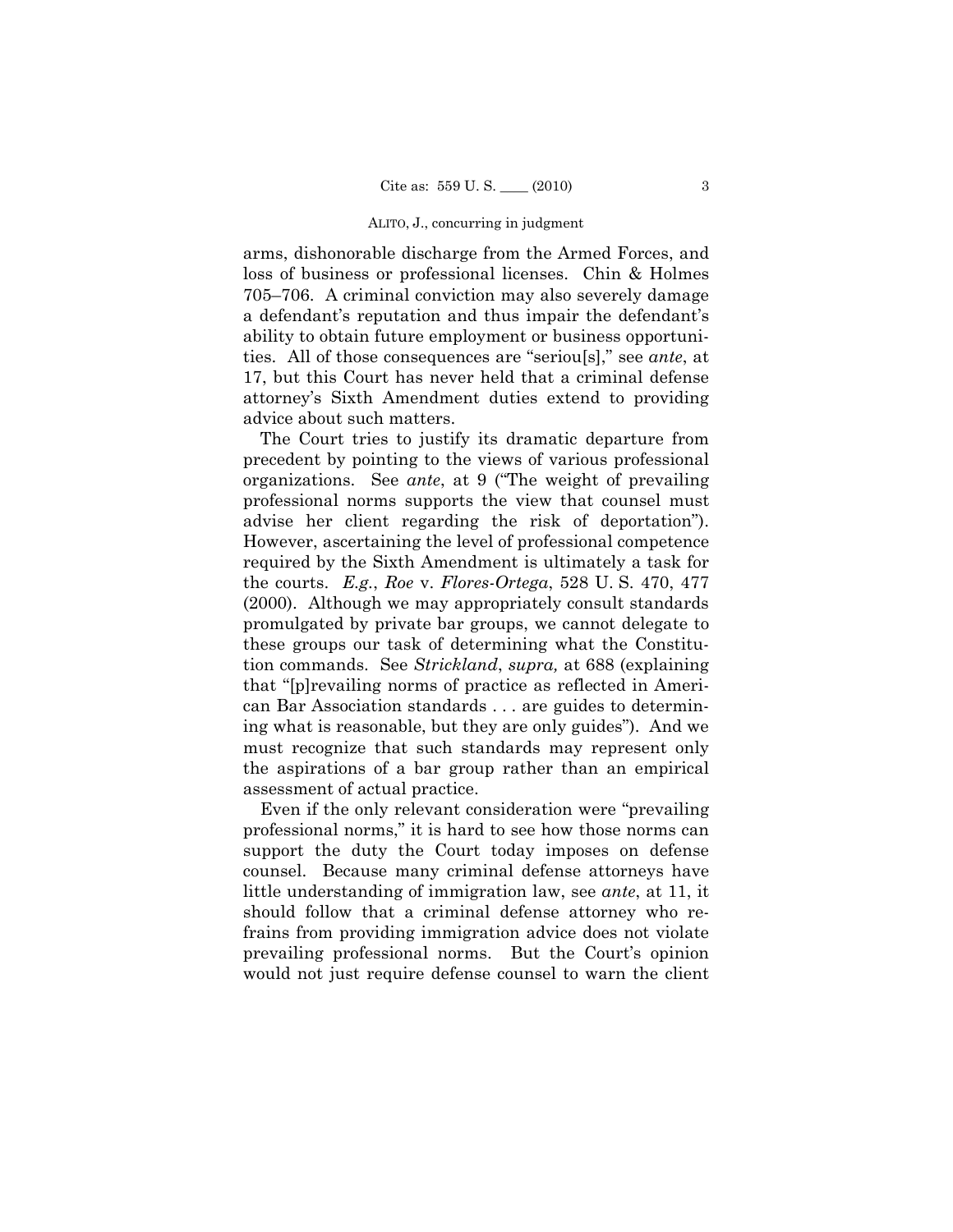of a general *risk* of removal; it would also require counsel in at least some cases, to specify what the removal *consequences* of a conviction would be. See *ante*, at 11–12*.* 

The Court's new approach is particularly problematic because providing advice on whether a conviction for a particular offense will make an alien removable is often quite complex. "Most crimes affecting immigration status are not specifically mentioned by the [Immigration and Nationality Act (INA)], but instead fall under a broad category of crimes, such as *crimes involving moral turpitude* or *aggravated felonies*." M. Garcia & L. Eig, CRS Report for Congress, Immigration Consequences of Criminal Activity (Sept. 20, 2006) (summary) (emphasis in original). As has been widely acknowledged, determining whether a particular crime is an "aggravated felony" or a "crime involving moral turpitude [(CIMT)]" is not an easy task. See R. McWhirter, ABA, The Criminal Lawyer's Guide to Immigration Law: Questions and Answers 128 (2d ed. 2006) (hereinafter ABA Guidebook) ("Because of the increased complexity of aggravated felony law, this edition devotes a new [30-page] chapter to the subject"); *id*., §5.2, at 146 (stating that the aggravated felony list at 8 U. S. C. §1101(a)(43) is not clear with respect to several of the listed categories, that "the term 'aggravated felonies' can include misdemeanors," and that the determination of whether a crime is an "aggravated felony" is made "even more difficult" because "several agencies and courts interpret the statute," including Immigration and Customs Enforcement, the Board of Immigration Appeals (BIA), and Federal Circuit and district courts considering immigration-law and criminal-law issues); ABA Guidebook §4.65, at 130 ("Because nothing is ever simple with immigration law, the terms 'conviction,' 'moral turpitude,' and 'single scheme of criminal misconduct' are terms of art"); *id.,* §4.67, at 130 ("[T]he term 'moral turpitude' evades precise definition").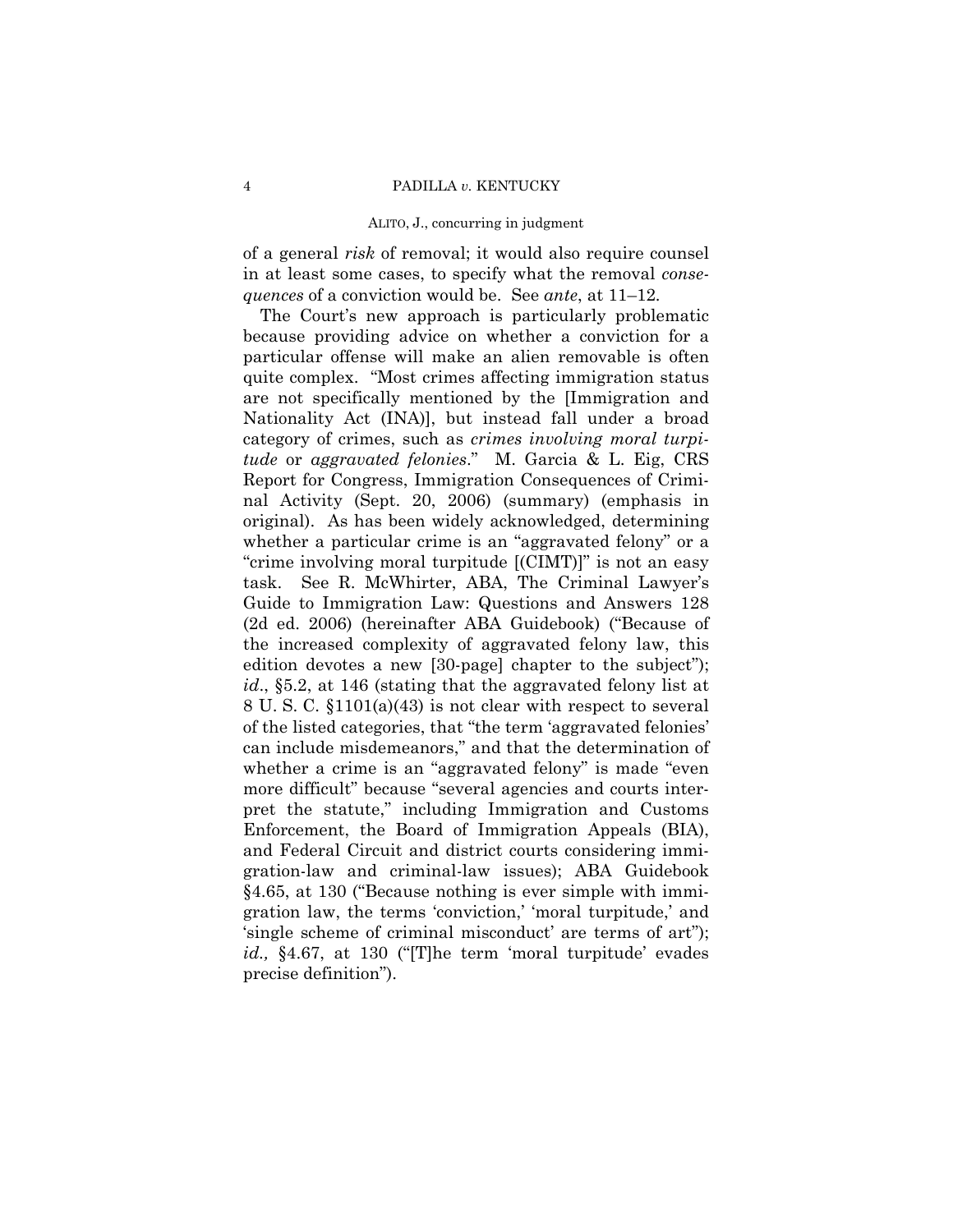Defense counsel who consults a guidebook on whether a particular crime is an "aggravated felony" will often find that the answer is not "easily ascertained." For example, the ABA Guidebook answers the question "Does simple possession count as an aggravated felony?" as follows: "Yes, *at least in the Ninth Circuit*." §5.35, at 160 (emphasis added). After a dizzying paragraph that attempts to explain the evolution of the Ninth Circuit's view, the ABA Guidebook continues: "Adding to the confusion, however, is that the Ninth Circuit has conflicting opinions depending on the context on whether simple drug possession constitutes an aggravated felony under 8 U. S. C. §1101(a)(43)." *Id.*, §5.35, at 161 (citing cases distinguishing between whether a simple possession offense is an aggravated felony "for immigration purposes" or for "sentencing purposes"). The ABA Guidebook then proceeds to explain that "*attempted* possession," *id.,* §5.36, at 161 (emphasis added), of a controlled substance *is* an aggravated felony, while "[c]onviction under the federal *accessory* after the fact statute is *probably not* an aggravated felony, but a conviction for accessory after the fact to the manufacture of methamphetamine *is* an aggravated felony," *id.*, §537, at 161 (emphasis added). Conspiracy or attempt to commit drug trafficking are aggravated felonies, but "[s]olicitation is not a drug-trafficking offense because a generic solicitation offense is not an offense related to a controlled substance and therefore not an aggravated felony." *Id.*, §5.41, at 162.

Determining whether a particular crime is one involving moral turpitude is no easier. See *id*., at 134 ("Writing bad checks *may or may not* be a CIMT" (emphasis added)); *ibid.* ("Reckless assault coupled with an element of injury, but not serious injury, is *probably* not a CIMT" (emphasis added)); *id*., at 135 (misdemeanor driving under the influence is generally not a CIMT, but may be a CIMT if the DUI results in injury or if the driver knew that his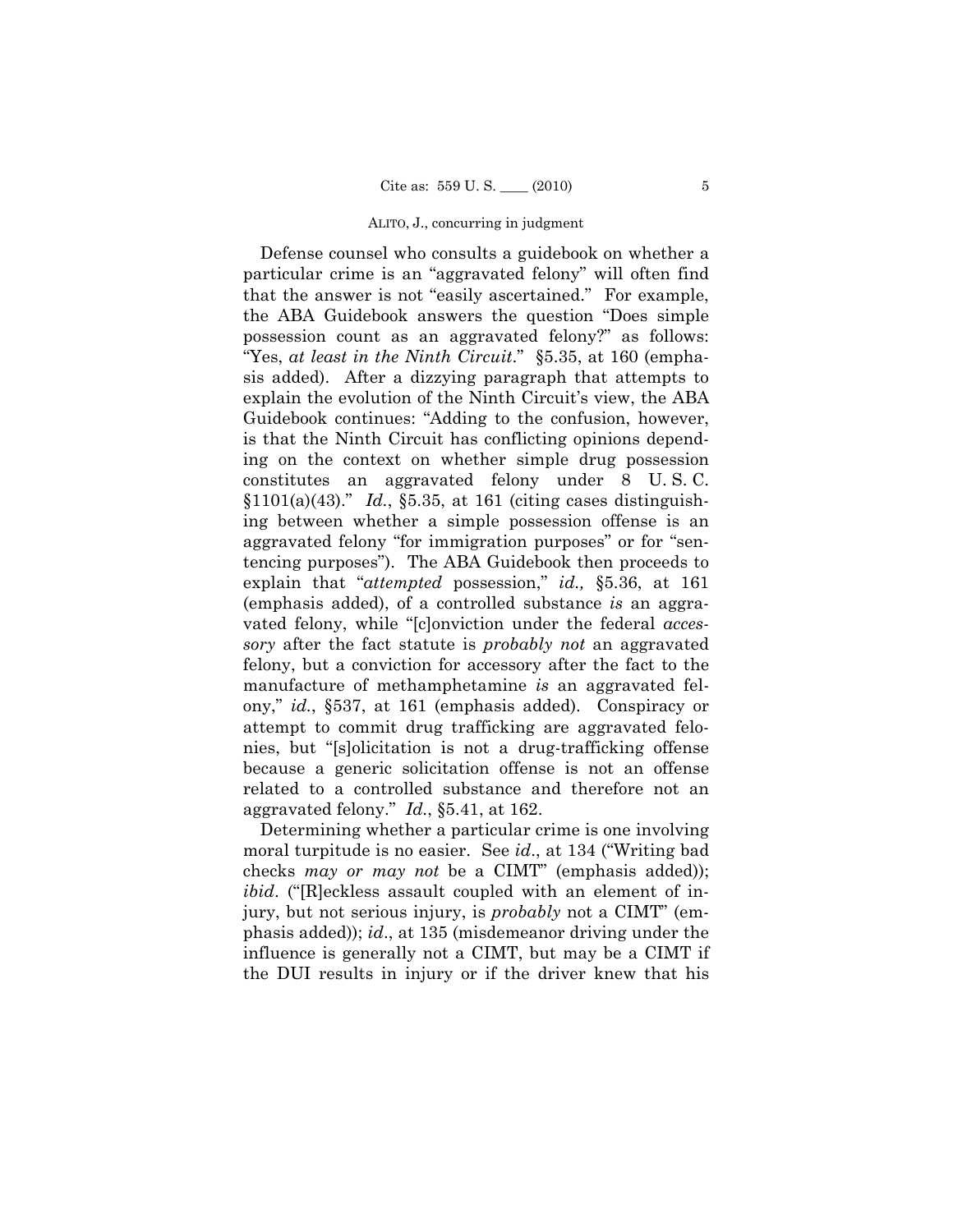license had been suspended or revoked); *id*., at 136 ("If there is no element of actual injury, the endangerment offense *may* not be a CIMT" (emphasis added)); *ibid*. ("Whether [a child abuse] conviction involves moral turpitude *may* depend on the subsection under which the individual is convicted. Child abuse done with criminal negligence *probably* is not a CIMT" (emphasis added)).

Many other terms of the INA are similarly ambiguous or may be confusing to practitioners not versed in the intricacies of immigration law. To take just a few examples, it may be hard, in some cases, for defense counsel even to determine whether a client is an alien, $<sup>1</sup>$  or whether a</sup> particular state disposition will result in a "conviction" for purposes of federal immigration law.2 The task of offering advice about the immigration consequences of a criminal conviction is further complicated by other problems, including significant variations among Circuit interpretations of federal immigration statutes; the frequency with

<sup>1</sup>Citizens are not deportable, but "[q]uestions of citizenship are not always simple." ABA Guidebook §4.20, at 113 (explaining that U.S. citizenship conferred by blood is "'derivative,'" and that "[d]erivative citizenship depends on a number of confusing factors, including whether the citizen parent was the mother or father, the immigration laws in effect at the time of the parents' and/or defendant's birth, and the parents' marital status").

<sup>2</sup> "A disposition that is not a 'conviction,' under state law may still be a 'conviction' for immigration purposes." *Id.,* §4.32, at 117 (citing *Matter of Salazar*, 23 I. & N. Dec. 223, 231 (BIA 2002) (en banc)). For example, state law may define the term "conviction" not to include a deferred adjudication, but such an adjudication would be deemed a conviction for purposes of federal immigration law. See ABA Guidebook §4.37; accord, D. Kesselbrenner & L. Rosenberg, Immigration Law and Crimes §2:1, p. 2–2 (2008) (hereinafter Immigration Law and Crimes) ("A practitioner or respondent will not even know whether the Department of Homeland Security (DHS) or the Executive Office for Immigration Review (EOIR) will treat a particular state disposition as a conviction for immigration purposes. In fact, the [BIA] treats certain state criminal dispositions as convictions even though the state treats the same disposition as a dismissal").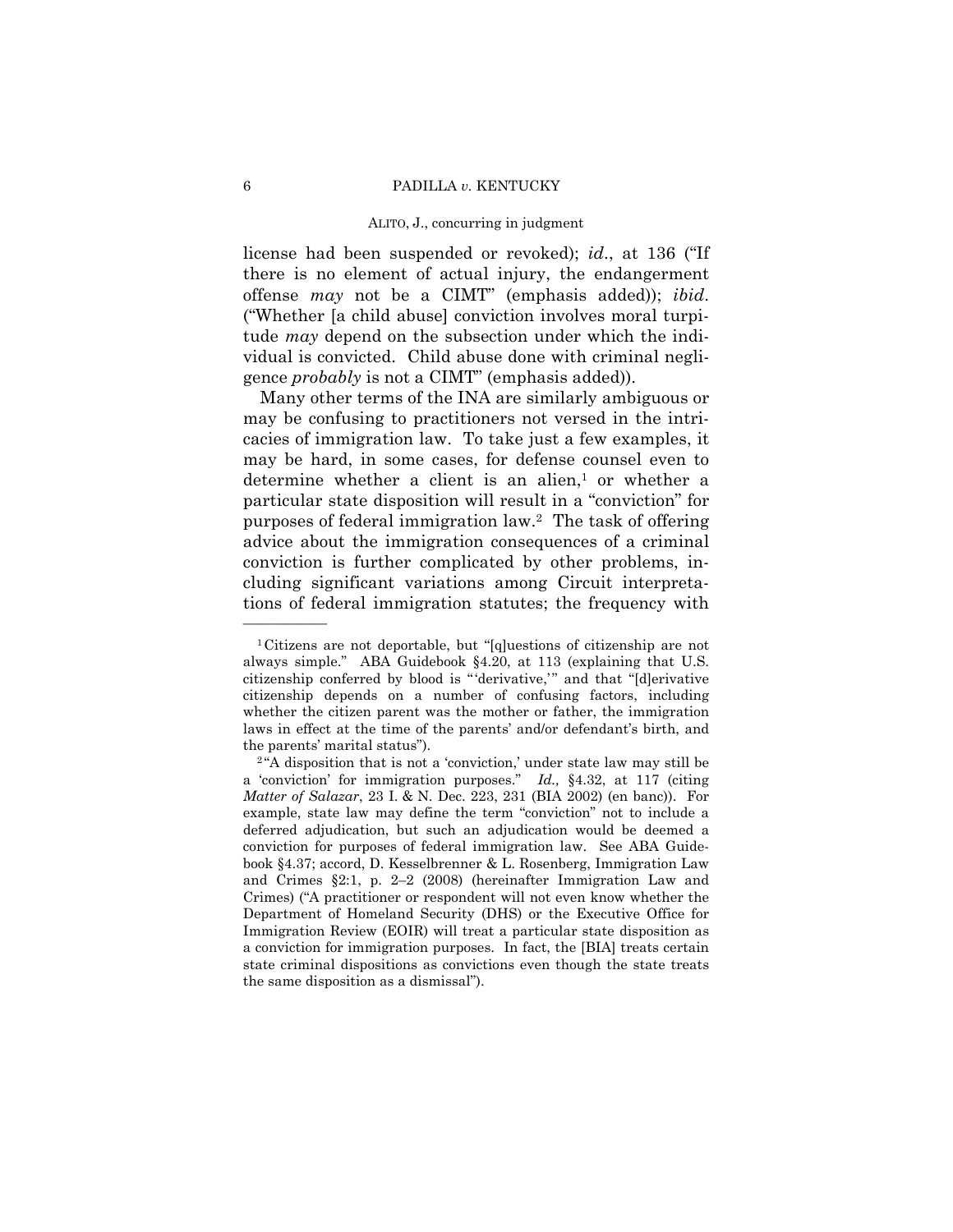which immigration law changes; different rules governing the immigration consequences of juvenile, first-offender, and foreign convictions; and the relationship between the "length and type of sentence" and the determination "whether [an alien] is subject to removal, eligible for relief from removal, or qualified to become a naturalized citizen," Immigration Law and Crimes §2:1, at 2–2 to 2–3.

In short, the professional organizations and guidebooks on which the Court so heavily relies are right to say that "nothing is ever simple with immigration law"—including the determination whether immigration law clearly makes a particular offense removable. ABA Guidebook §4.65, at 130; Immigration Law and Crimes §2:1. I therefore cannot agree with the Court's apparent view that the Sixth Amendment requires criminal defense attorneys to provide immigration advice.

The Court tries to downplay the severity of the burden it imposes on defense counsel by suggesting that the scope of counsel's duty to offer advice concerning deportation consequences may turn on how hard it is to determine those consequences. Where "the terms of the relevant immigration statute are succinct, clear, and explicit in defining the removal consequence[s]" of a conviction, the Court says, counsel has an affirmative duty to advise the client that he will be subject to deportation as a result of the plea. *Ante*, at 11. But "[w]hen the law is not succinct and straightforward . . . , a criminal defense attorney need do no more than advise a noncitizen client that pending criminal charges may carry a risk of adverse immigration consequences." *Ante*, at 11–12. This approach is problematic for at least four reasons.

First, it will not always be easy to tell whether a particular statutory provision is "succinct, clear, and explicit." How can an attorney who lacks general immigration law expertise be sure that a seemingly clear statutory provision actually means what it seems to say when read in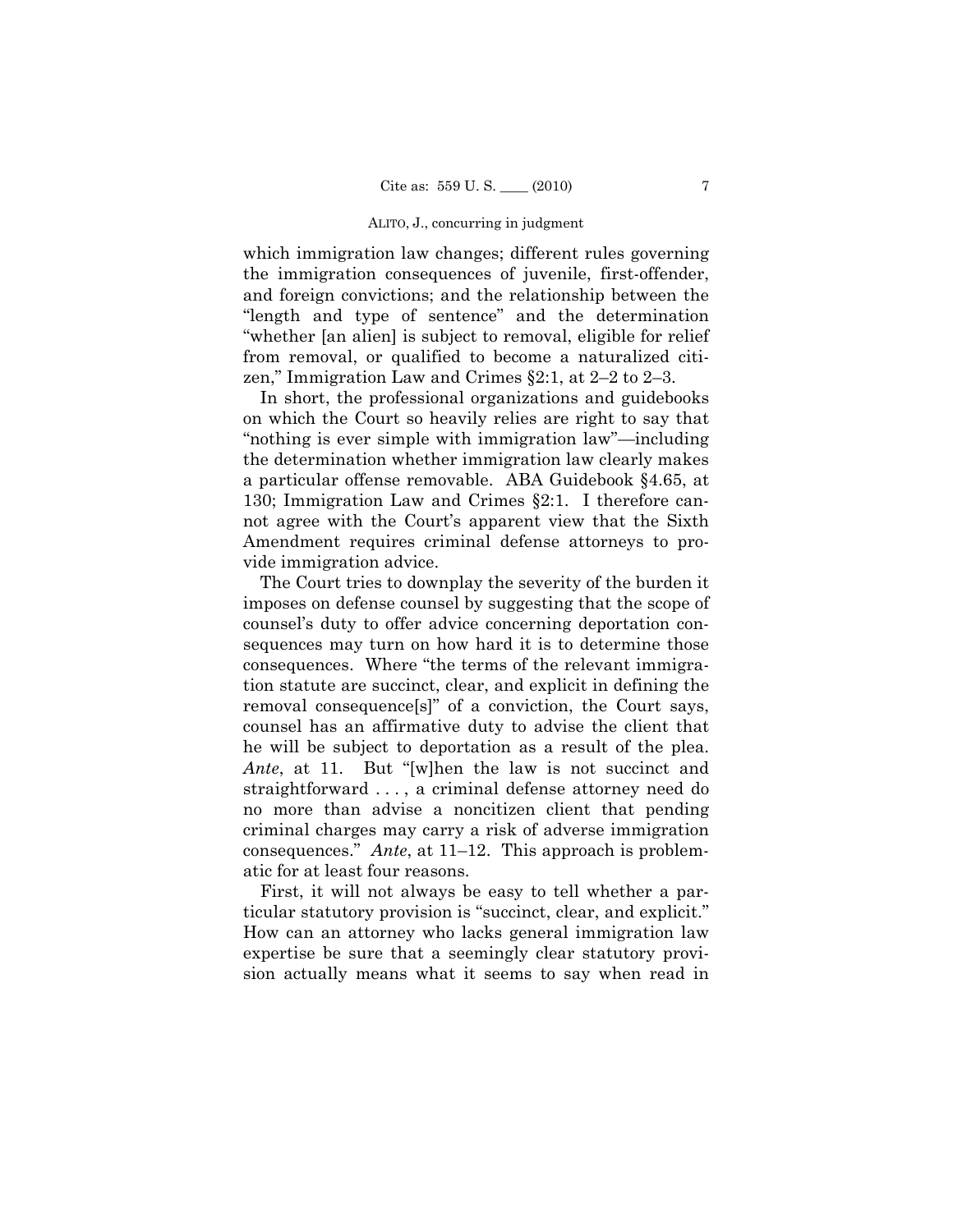isolation? What if the application of the provision to a particular case is not clear but a cursory examination of case law or administrative decisions would provide a definitive answer? See Immigration Law and Crimes §2:1, at 2–2 ("Unfortunately, a practitioner or respondent cannot tell easily whether a conviction is for a removable offense. . . . [T]he cautious practitioner or apprehensive respondent will not know conclusively the future immigration consequences of a guilty plea").

Second, if defense counsel must provide advice regarding only one of the many collateral consequences of a criminal conviction, many defendants are likely to be misled. To take just one example, a conviction for a particular offense may render an alien excludable but not removable. If an alien charged with such an offense is advised only that pleading guilty to such an offense will not result in removal, the alien may be induced to enter a guilty plea without realizing that a consequence of the plea is that the alien will be unable to reenter the United States if the alien returns to his or her home country for any reason, such as to visit an elderly parent or to attend a funeral. See ABA Guidebook §4.14, at 111 ("Often the alien is both *excludable* and *removable*. At times, however, the lists are different. Thus, the oddity of an alien that is inadmissible but not deportable. This alien should not leave the United States because the government will not let him back in" (emphasis in original)). Incomplete legal advice may be worse than no advice at all because it may mislead and may dissuade the client from seeking advice from a more knowledgeable source.

Third, the Court's rigid constitutional rule could inadvertently head off more promising ways of addressing the underlying problem—such as statutory or administrative reforms requiring trial judges to inform a defendant on the record that a guilty plea may carry adverse immigration consequences. As *amici* point out, "28 states and the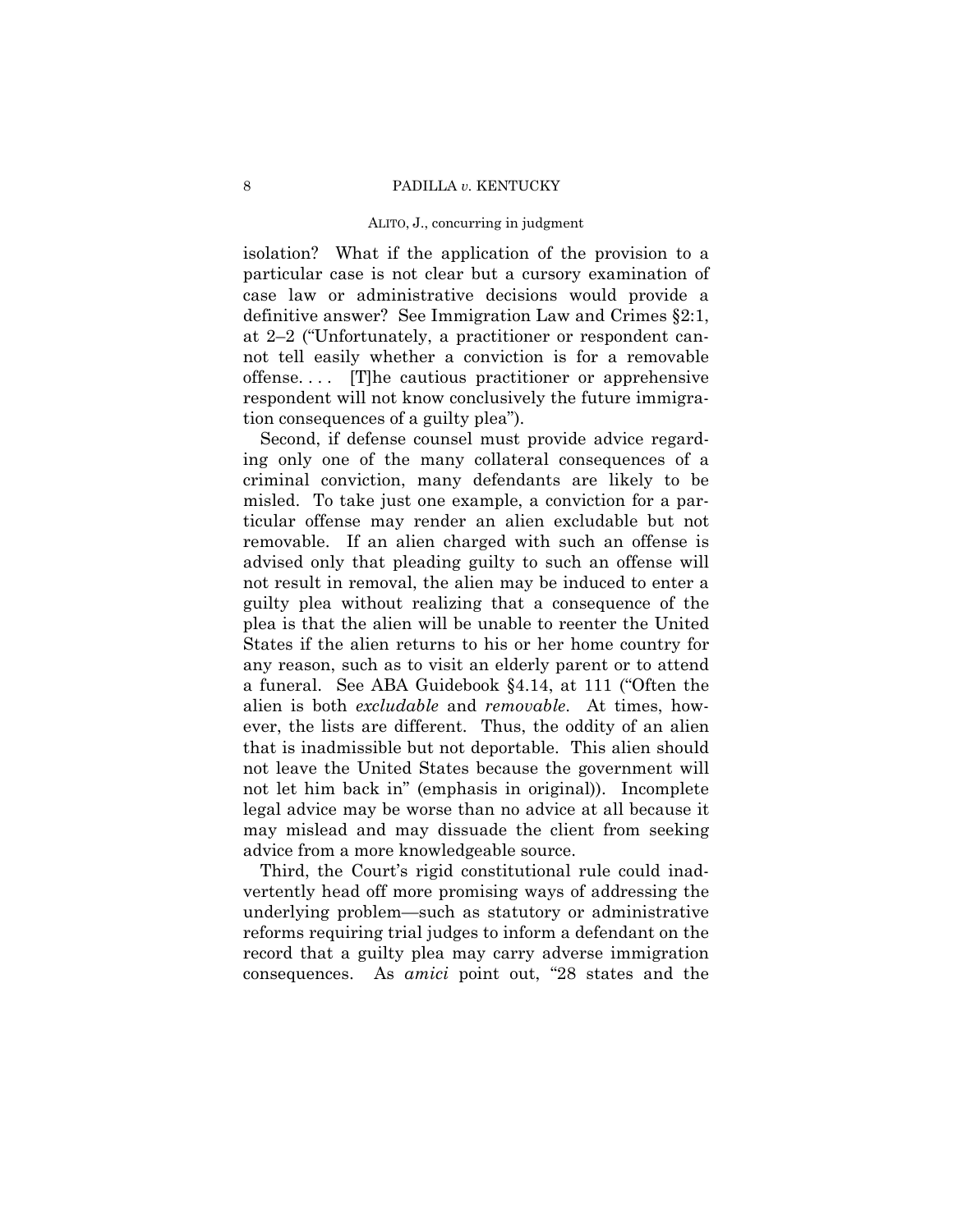District of Columbia have *already* adopted rules, plea forms, or statutes requiring courts to advise criminal defendants of the possible immigration consequences of their pleas." Brief for State of Louisiana et al. 25; accord, Chin & Holmes 708 ("A growing number of states require advice about deportation by statute or court rule"). A nonconstitutional rule requiring trial judges to inform defendants on the record of the risk of adverse immigration consequences can ensure that a defendant receives needed information without putting a large number of criminal convictions at risk; and because such a warning would be given on the record, courts would not later have to determine whether the defendant was misrepresenting the advice of counsel. Likewise, flexible statutory procedures for withdrawing guilty pleas might give courts appropriate discretion to determine whether the interests of justice would be served by allowing a particular defendant to withdraw a plea entered into on the basis of incomplete information. Cf. *United States* v. *Russell*, 686 F. 2d 35, 39–40 (CADC 1982) (explaining that a district court's discretion to set aside a guilty plea under the Federal Rules of Criminal Procedure should be guided by, among other considerations, "the possible existence of prejudice to the government's case as a result of the defendant's untimely request to stand trial" and "the strength of the defendant's reason for withdrawing the plea, including whether the defendant asserts his innocence of the charge").

Fourth, the Court's decision marks a major upheaval in Sixth Amendment law. This Court decided *Strickland* in 1984, but the majority does not cite a single case, from this or any other federal court, holding that criminal defense counsel's failure to provide advice concerning the removal consequences of a criminal conviction violates a defendant's Sixth Amendment right to counsel. As noted above, the Court's view has been rejected by every Federal Court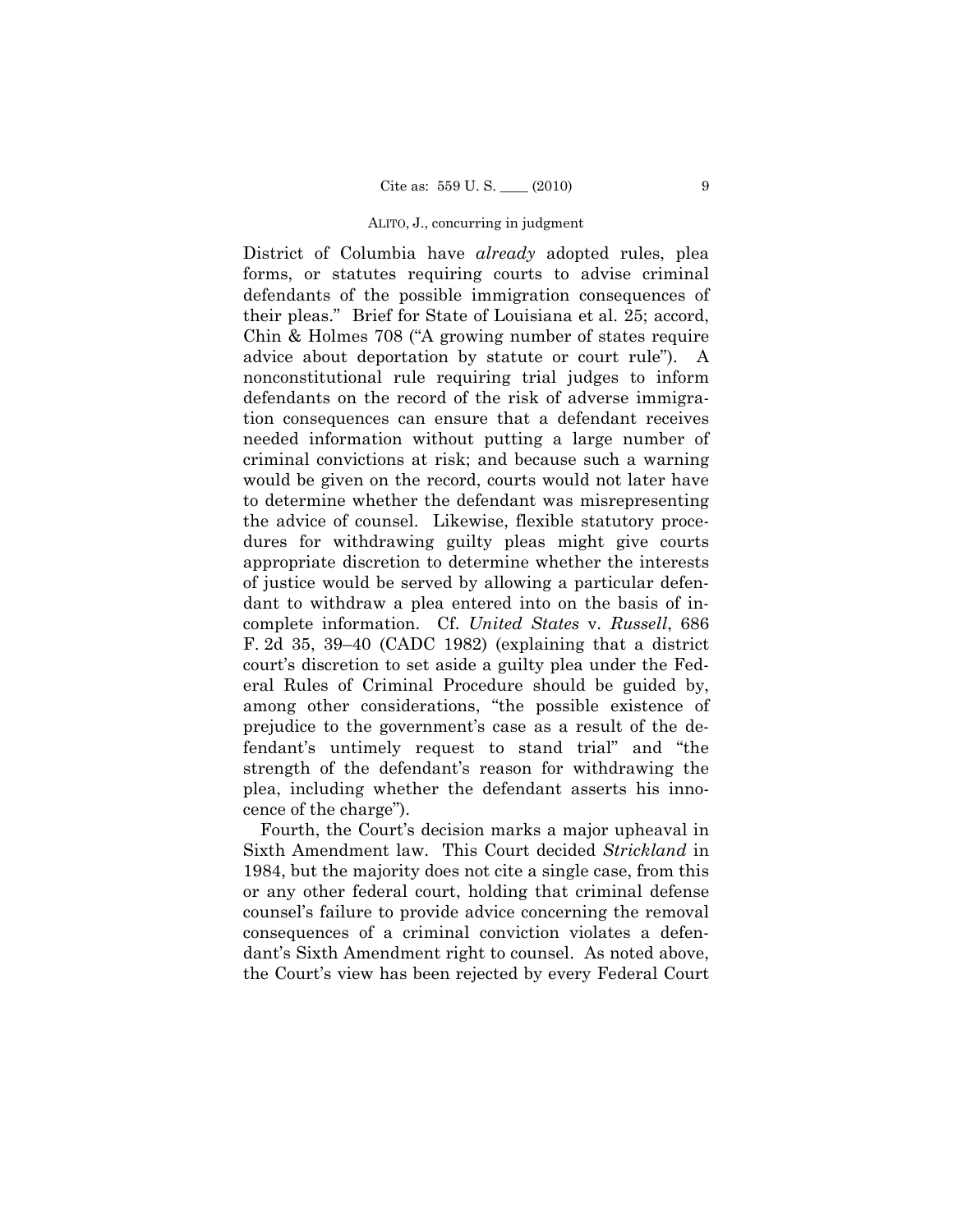of Appeals to have considered the issue thus far. See, *e.g.*, *Gonzalez*, 202 F. 3d, at 28; *Banda*, 1 F. 3d, at 355; Chin & Holmes 697, 699. The majority appropriately acknowledges that the lower courts are "now quite experienced with applying *Strickland*," *ante*, at 14, but it casually dismisses the longstanding and unanimous position of the lower federal courts with respect to the scope of criminal defense counsel's duty to advise on collateral consequences.

The majority seeks to downplay its dramatic expansion of the scope of criminal defense counsel's duties under the Sixth Amendment by claiming that this Court in *Hill* v. *Lockhart*, 474 U. S. 52 (1985), similarly "applied *Strickland* to a claim that counsel had failed to advise the client regarding his parole eligibility before he pleaded guilty." *Ante*, at 14. That characterization of *Hill* obscures much more than it reveals. The issue in *Hill* was whether a criminal defendant's Sixth Amendment right to counsel was violated where counsel misinformed the client about his eligibility for parole. The Court found it "unnecessary to determine whether there may be circumstances under which erroneous advice by counsel as to parole eligibility may be deemed constitutionally ineffective assistance of counsel, because in the present case we conclude that petitioner's allegations are insufficient to satisfy the *Strickland* v. *Washington* requirement of 'prejudice.'" 474 U. S., at 60. Given that *Hill* expressly and unambiguously refused to decide whether criminal defense counsel must *avoid misinforming* his or her client as to *one* consequence of a criminal conviction (parole eligibility), that case plainly provides no support whatsoever for the proposition that counsel must *affirmatively advise* his or her client as to *another* collateral consequence (removal). By the Court's strange logic, *Hill* would support its decision here even if the Court had held that misadvice concerning parole eligibility does *not* make counsel's performance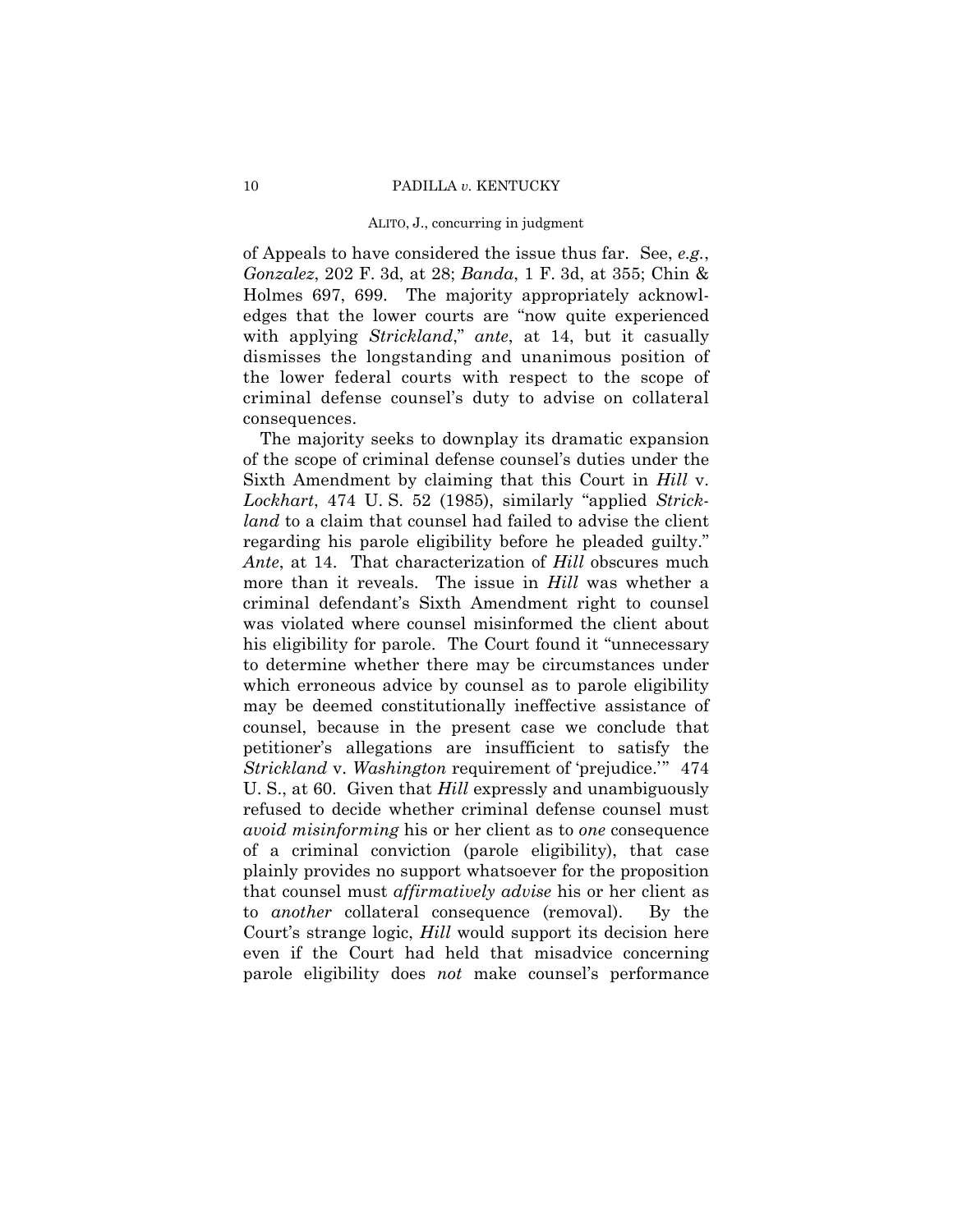objectively unreasonable. After all, the Court still would have "applied *Strickland*" to the facts of the case at hand.

## II

While mastery of immigration law is not required by *Strickland*, several considerations support the conclusion that affirmative misadvice regarding the removal consequences of a conviction may constitute ineffective assistance.

First, a rule prohibiting affirmative misadvice regarding a matter as crucial to the defendant's plea decision as deportation appears faithful to the scope and nature of the Sixth Amendment duty this Court has recognized in its past cases. In particular, we have explained that "a guilty plea cannot be attacked as based on inadequate legal advice unless counsel was not 'a reasonably competent attorney' and the advice was not 'within the range of competence demanded of attorneys *in criminal cases*.'" *Strickland*, 466 U. S., at 687 (quoting *McMann* v. *Richardson*, 397 U. S. 759, 770, 771 (1970); emphasis added). As the Court appears to acknowledge, thorough understanding of the intricacies of immigration law is not "within the range of competence demanded of attorneys *in criminal cases*." See *ante*, at 11 ("Immigration law can be complex, and it is a legal specialty of its own. Some members of the bar who represent clients facing criminal charges, in either state or federal court or both, may not be well versed in it"). By contrast, reasonably competent attorneys should know that it is not appropriate or responsible to hold themselves out as authorities on a difficult and complicated subject matter with which they are not familiar. Candor concerning the limits of one's professional expertise, in other words, is within the range of duties reasonably expected of defense attorneys in criminal cases. As the dissenting judge on the Kentucky Supreme Court put it, "I do not believe it is too much of a burden to place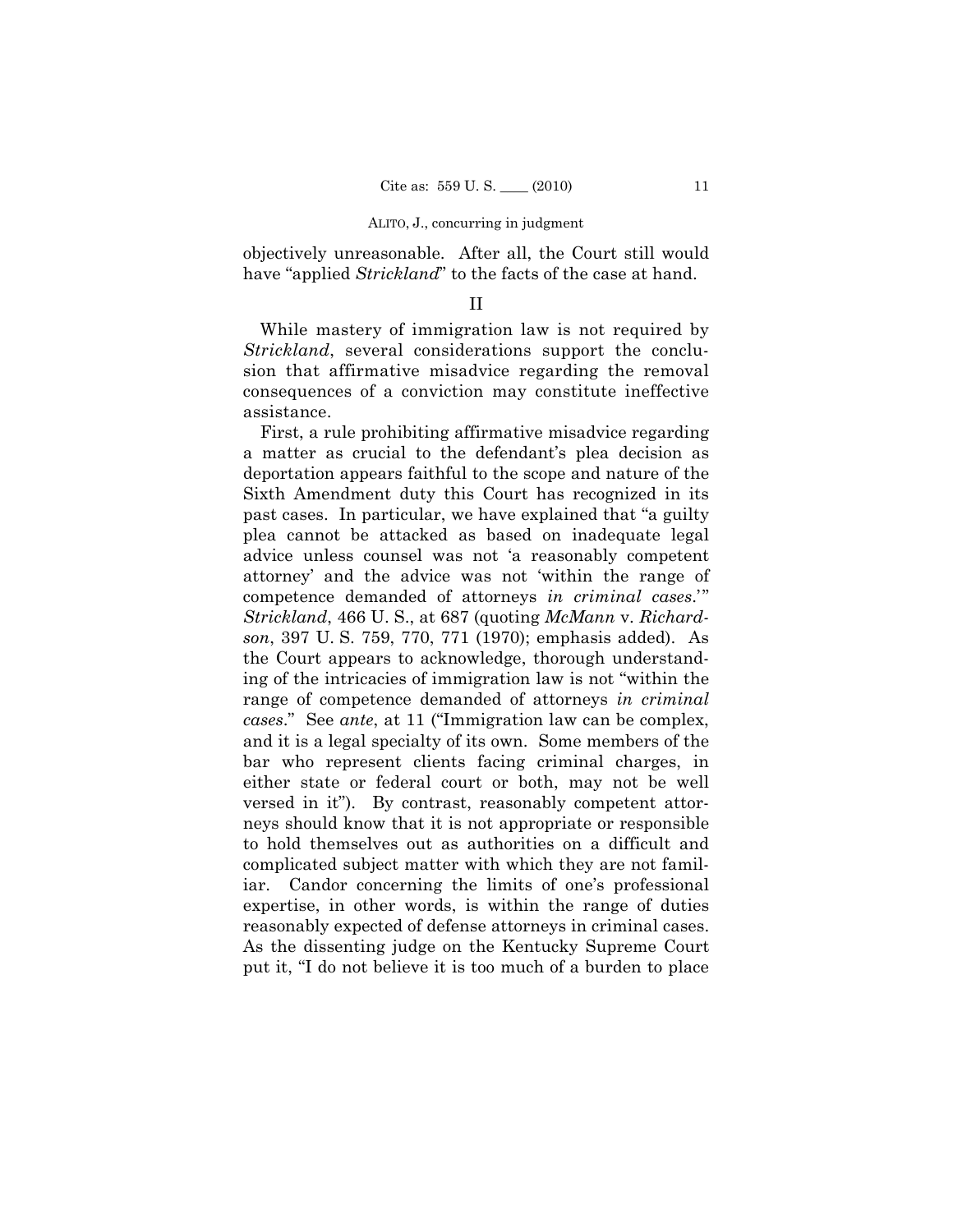on our defense bar the duty to say, 'I do not know.'" 253 S. W. 3d 482, 485 (2008).

Second, incompetent advice distorts the defendant's decisionmaking process and seems to call the fairness and integrity of the criminal proceeding itself into question. See *Strickland*, 466 U. S., at 686 ("In giving meaning to the requirement [of effective assistance of counsel], we must take its purpose—to ensure a fair trial—as the guide"). When a defendant opts to plead guilty without definitive information concerning the likely effects of the plea, the defendant can fairly be said to assume the risk that the conviction may carry indirect consequences of which he or she is not aware. That is not the case when a defendant bases the decision to plead guilty on counsel's express misrepresentation that the defendant will not be removable. In the latter case, it seems hard to say that the plea was entered with the advice of constitutionally competent counsel—or that it embodies a voluntary and intelligent decision to forsake constitutional rights. See *ibid.* ("The benchmark for judging any claim of ineffectiveness must be whether counsel's conduct so undermined the proper functioning of the adversarial process that the trial cannot be relied on as having produced a just result").

Third, a rule prohibiting unreasonable misadvice regarding exceptionally important collateral matters would not deter or interfere with ongoing political and administrative efforts to devise fair and reasonable solutions to the difficult problem posed by defendants who plead guilty without knowing of certain important collateral consequences.

Finally, the conclusion that affirmative misadvice regarding the removal consequences of a conviction can give rise to ineffective assistance would, unlike the Court's approach, not require any upheaval in the law. As the Solicitor General points out, "[t]he vast majority of the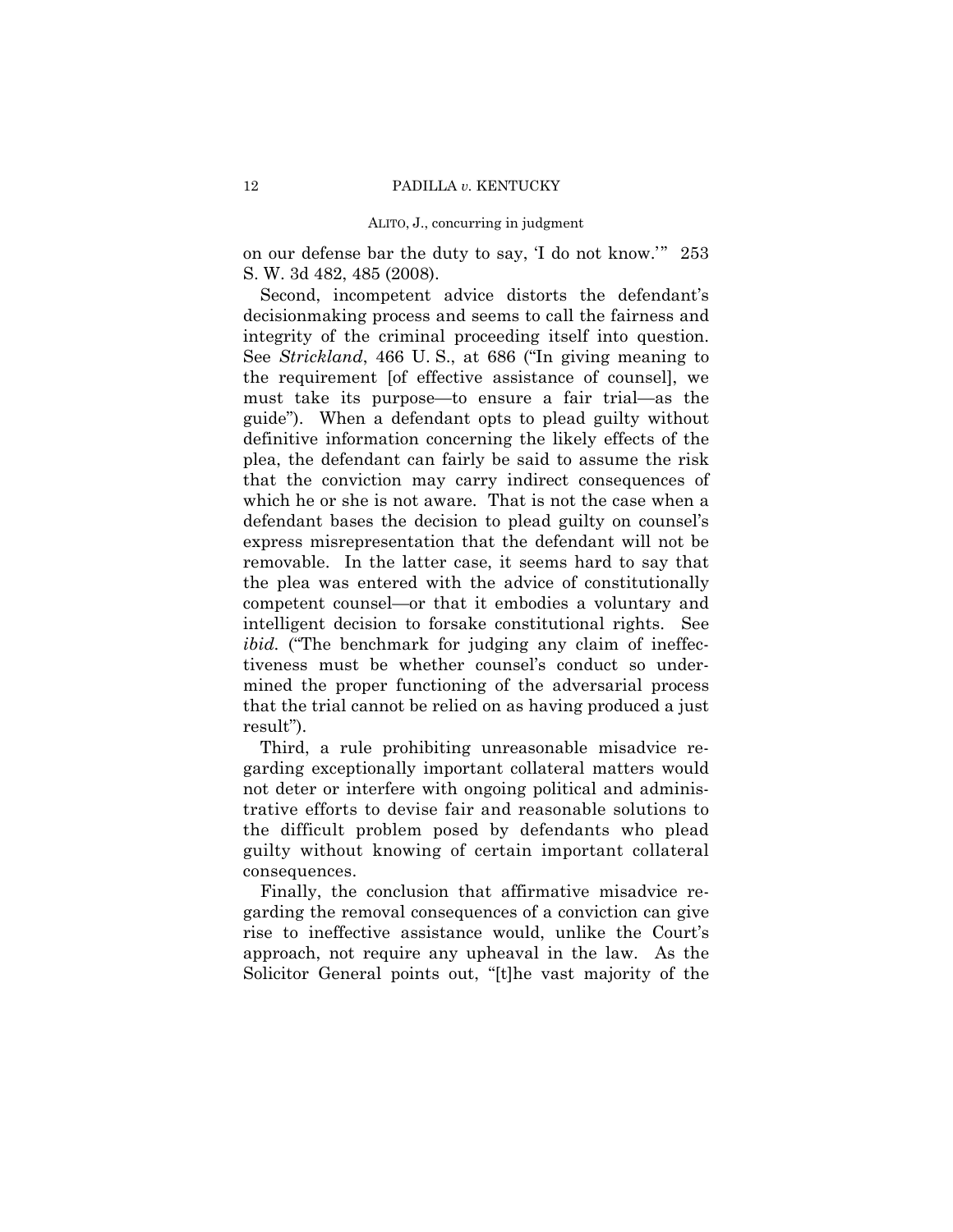lower courts considering claims of ineffective assistance in the plea context have [distinguished] between defense counsel who remain silent and defense counsel who give affirmative misadvice." Brief for United States as *Amicus Curiae* 8 (citing cases). At least three Courts of Appeals have held that affirmative misadvice on immigration matters can give rise to ineffective assistance of counsel, at least in some circumstances.3 And several other Circuits have held that affirmative misadvice concerning nonimmigration consequences of a conviction can violate the Sixth Amendment even if those consequences might be deemed "collateral."4 By contrast, it appears that no court of appeals holds that affirmative misadvice concerning collateral consequences in general and removal in particular can *never* give rise to ineffective assistance. In short,

<sup>3</sup>See *United States* v. *Kwan*, 407 F. 3d 1005, 1015–1017 (CA9 2005); *United States* v. *Couto*, 311 F. 3d 179, 188 (CA2 2002); *Downs-Morgan* v. *United States*, 765 F. 2d 1534, 1540–1541 (CA11 1985) (limiting holding to the facts of the case); see also *Santos-Sanchez* v. *United Stat*es, 548 F. 3d 327, 333–334 (CA5 2008) (concluding that counsel's advice was not objectively unreasonable where counsel did not purport to answer questions about immigration law, did not claim any expertise in immigration law, and simply warned of "possible" deportation consequence; use of the word "possible" was not an affirmative misrepresentation, even though it could indicate that deportation was not a certain consequence). 4See *Hill* v. *Lockhart*, 894 F. 2d 1009, 1010 (CA8 1990) (en banc)

<sup>(&</sup>quot;[T]he erroneous parole-eligibility advice given to Mr. Hill was ineffective assistance of counsel under *Strickland v. Washington*"); *Sparks* v*. Sowders*, 852 F. 2d 882, 885 (CA6 1988) ("[G]ross misadvice concerning parole eligibility can amount to ineffective assistance of counsel"); *id.,* at 886 (Kennedy, J., concurring) ("When the maximum possible exposure is overstated, the defendant might well be influenced to accept a plea agreement he would otherwise reject"); *Strader* v. *Garrison*, 611 F. 2d 61, 65 (CA4 1979) ("[T]hough parole eligibility dates are collateral consequences of the entry of a guilty plea of which a defendant need not be informed if he does not inquire, when he is grossly misinformed about it by his lawyer, and relies upon that misinformation, he is deprived of his constitutional right to counsel").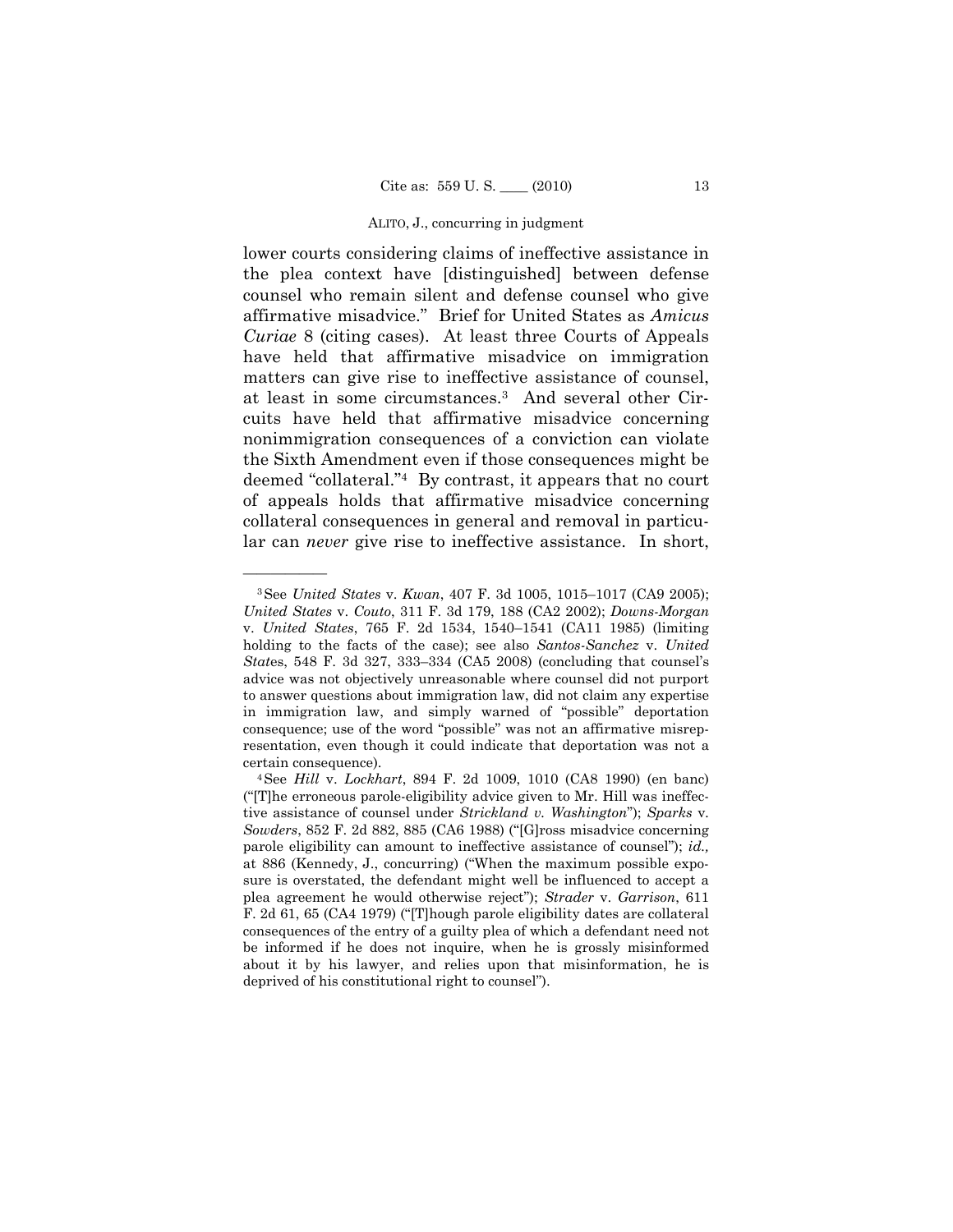the considered and thus far unanimous view of the lower federal courts charged with administering *Strickland*  clearly supports the conclusion that that Kentucky Supreme Court's position goes too far.

In concluding that affirmative misadvice regarding the removal consequences of a criminal conviction may constitute ineffective assistance, I do not mean to suggest that the Sixth Amendment does no more than require defense counsel to avoid misinformation. When a criminal defense attorney is aware that a client is an alien, the attorney should advise the client that a criminal conviction may have adverse consequences under the immigration laws and that the client should consult an immigration specialist if the client wants advice on that subject. By putting the client on notice of the danger of removal, such advice would significantly reduce the chance that the client would plead guilty under a mistaken premise.

## III

In sum, a criminal defense attorney should not be required to provide advice on immigration law, a complex specialty that generally lies outside the scope of a criminal defense attorney's expertise. On the other hand, any competent criminal defense attorney should appreciate the extraordinary importance that the risk of removal might have in the client's determination whether to enter a guilty plea. Accordingly, unreasonable and incorrect information concerning the risk of removal can give rise to an ineffectiveness claim. In addition, silence alone is not enough to satisfy counsel's duty to assist the client. Instead, an alien defendant's Sixth Amendment right to counsel is satisfied if defense counsel advises the client that a conviction may have immigration consequences, that immigration law is a specialized field, that the attorney is not an immigration lawyer, and that the client should consult an immigration specialist if the client wants advice on that subject.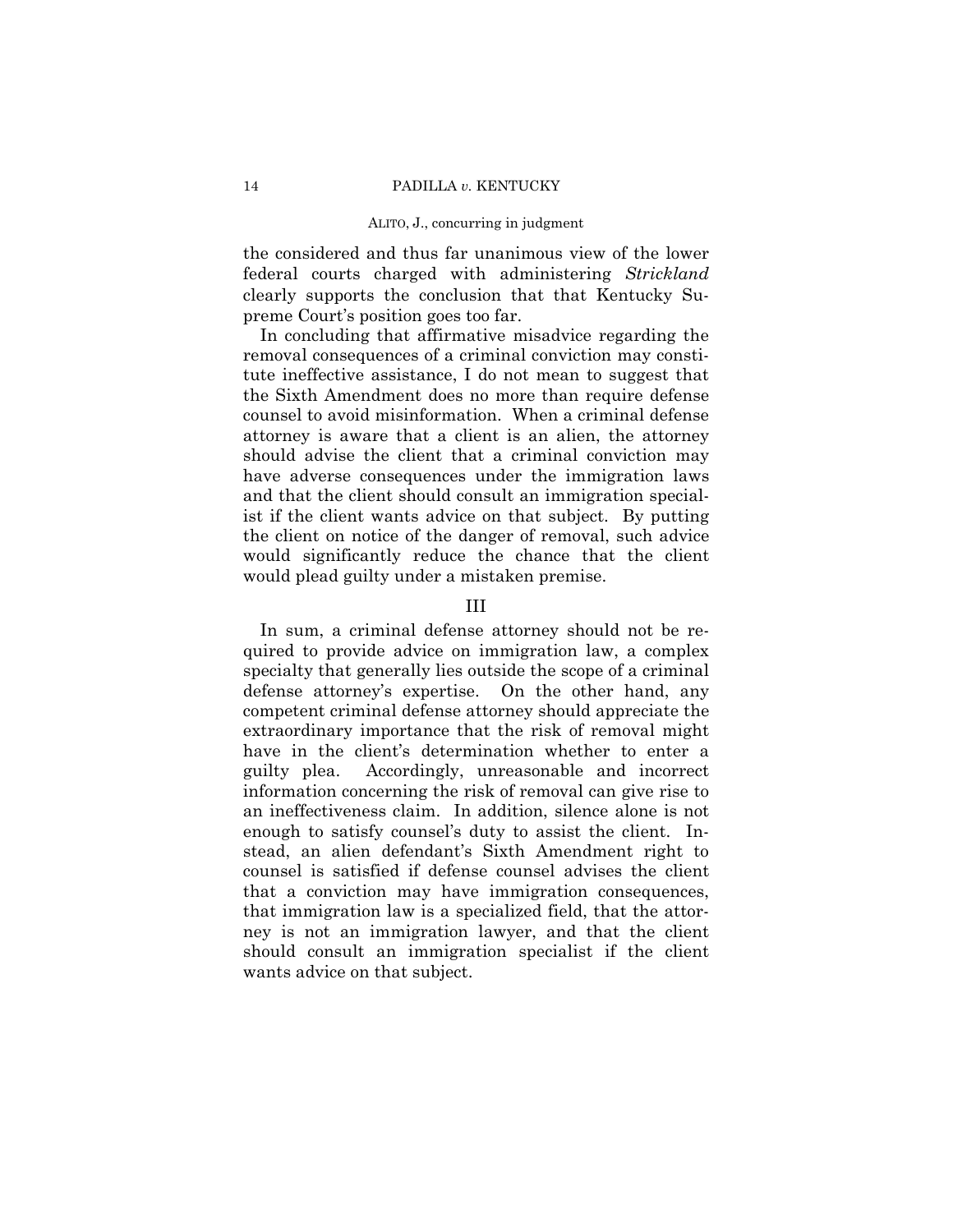## $\frac{1}{2}$  , where  $\frac{1}{2}$ **SUPREME COURT OF THE UNITED STATES**

### $\frac{1}{2}$  ,  $\frac{1}{2}$  ,  $\frac{1}{2}$  ,  $\frac{1}{2}$  ,  $\frac{1}{2}$  ,  $\frac{1}{2}$ No. 08–651

## JOSE PADILLA, PETITIONER *v.* KENTUCKY

## ON WRIT OF CERTIORARI TO THE SUPREME COURT OF KENTUCKY

#### [March 31, 2010]

JUSTICE SCALIA, with whom JUSTICE THOMAS joins, dissenting.

In the best of all possible worlds, criminal defendants contemplating a guilty plea ought to be advised of all serious collateral consequences of conviction, and surely ought not to be misadvised. The Constitution, however, is not an all-purpose tool for judicial construction of a perfect world; and when we ignore its text in order to make it that, we often find ourselves swinging a sledge where a tack hammer is needed.

The Sixth Amendment guarantees the accused a lawyer "for his defense" against a "criminal prosecutio[n]"—not for sound advice about the collateral consequences of conviction. For that reason, and for the practical reasons set forth in Part I of JUSTICE ALITO's concurrence, I dissent from the Court's conclusion that the Sixth Amendment requires counsel to provide accurate advice concerning the potential removal consequences of a guilty plea. For the same reasons, but unlike the concurrence, I do not believe that affirmative misadvice about those consequences renders an attorney's assistance in defending against the prosecution constitutionally inadequate; or that the Sixth Amendment requires counsel to warn immigrant defendants that a conviction may render them removable. Statutory provisions can remedy these concerns in a more targeted fashion, and without producing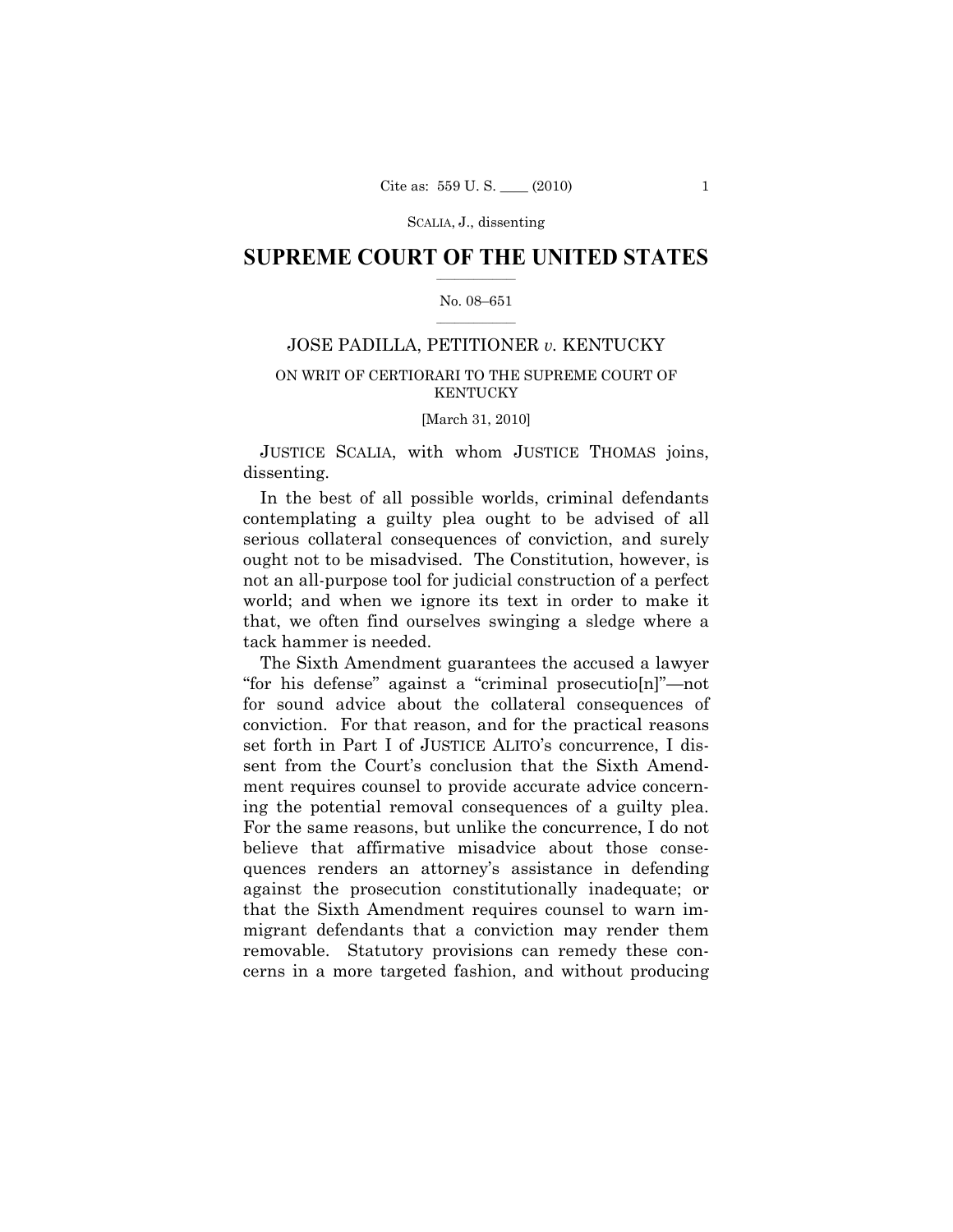permanent, and legislatively irreparable, overkill.

\* \* \*

The Sixth Amendment as originally understood and ratified meant only that a defendant had a right to employ counsel, or to use volunteered services of counsel. See, *United States* v. *Van Duzee*, 140 U. S. 169, 173 (1891); W. Beaney, Right to Counsel in American Courts 21, 28–29 (1955). We have held, however, that the Sixth Amendment requires the provision of counsel to indigent defendants at government expense, *Gideon* v. *Wainwright*, 372 U. S. 335, 344–345 (1963), and that the right to "the assistance of counsel" includes the right to *effective* assistance, *Strickland* v. *Washington*, 466 U. S. 668, 686 (1984). Even assuming the validity of these holdings, I reject the significant further extension that the Court, and to a lesser extent the concurrence, would create. We have until today at least retained the Sixth Amendment's textual limitation to criminal prosecutions. "[W]e have held that 'defence' means defense at trial, not defense in relation to other objectives that may be important to the accused." *Rothgery* v. *Gillespie County,* 554 U. S. \_\_\_, \_\_\_ (2008) (ALITO, J., concurring) (slip op., at 4) (summarizing cases). We have limited the Sixth Amendment to legal advice directly related to defense against prosecution of the charged offense—advice at trial, of course, but also advice at postindictment interrogations and lineups, *Massiah* v. *United States*, 377 U. S. 201, 205–206 (1964); *United States* v. *Wade*, 388 U. S. 218, 236–238 (1967), and in general advice at all phases of the prosecution where the defendant would be at a disadvantage when pitted alone against the legally trained agents of the state, see *Moran*  v. *Burbine*, 475 U. S. 412, 430 (1986). Not only have we not required advice of counsel regarding consequences collateral to prosecution, we have not even required counsel appointed to defend against one prosecution to be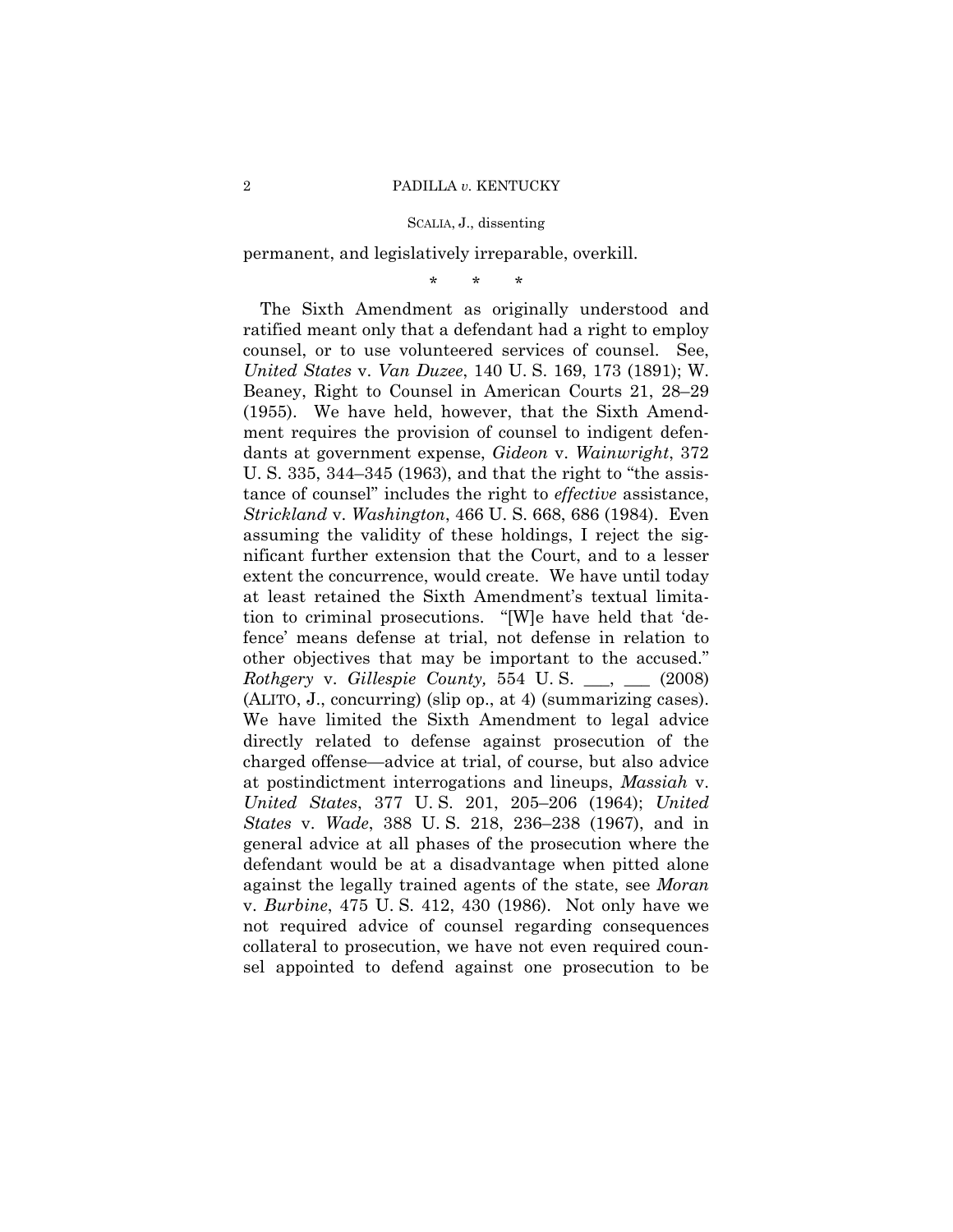present when the defendant is interrogated in connection with another possible prosecution arising from the same event. *Texas* v. *Cobb*, 532 U. S. 162, 164 (2001).

There is no basis in text or in principle to extend the constitutionally required advice regarding guilty pleas beyond those matters germane to the criminal prosecution at hand—to wit, the sentence that the plea will produce, the higher sentence that conviction after trial might entail, and the chances of such a conviction. Such matters fall within "the range of competence demanded of attorneys in criminal cases," *McMann* v. *Richardson*, 397 U. S. 759, 771 (1970). See *id.,* at 769–770 (describing the matters counsel and client must consider in connection with a contemplated guilty plea). We have never held, as the logic of the Court's opinion assumes, that once counsel is appointed all professional responsibilities of counsel—even those extending beyond defense against the prosecution become constitutional commands. Cf. *Cobb*, *supra*, at 171, n. 2; *Moran*, *supra*, at 430. Because the subject of the misadvice here was not the prosecution for which Jose Padilla was entitled to effective assistance of counsel, the Sixth Amendment has no application.

Adding to counsel's duties an obligation to advise about a conviction's collateral consequences has no logical stopping-point. As the concurrence observes,

"[A] criminal convictio[n] can carry a wide variety of consequences other than conviction and sentencing, including civil commitment, civil forfeiture, the loss of the right to vote, disqualification from public benefits, ineligibility to possess firearms, dishonorable discharge from the Armed Forces, and loss of business or professional licenses. . . . All of those consequences are 'serious,' . . . ." *Ante*, at 2–3 (ALITO, J., concurring in judgment).

But it seems to me that the concurrence suffers from the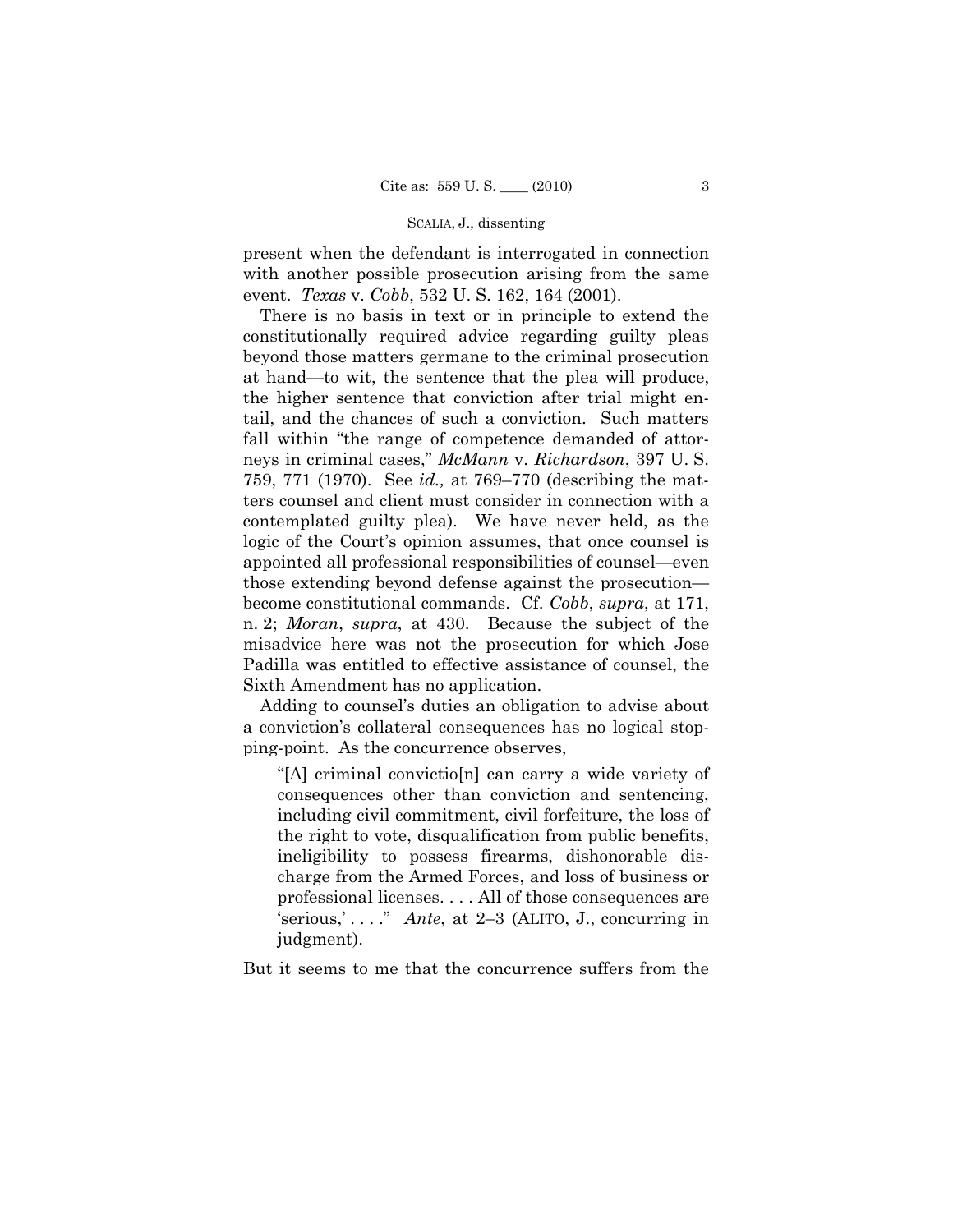#### SCALIA, J., dissenting

same defect. The same indeterminacy, the same inability to know what areas of advice are relevant, attaches to misadvice. And the concurrence's suggestion that counsel must warn defendants of potential removal consequences, see *ante*, at 14–15—what would come to be known as the "*Padilla* warning"—cannot be limited to those consequences except by judicial caprice. It is difficult to believe that the warning requirement would not be extended, for example, to the risk of heightened sentences in later federal prosecutions pursuant to the Armed Career Criminal Act, 18 U. S. C. §924(e). We could expect years of elaboration upon these new issues in the lower courts, prompted by the defense bar's devising of ever-expanding categories of plea-invalidating misadvice and failures to warn—not to mention innumerable evidentiary hearings to determine whether misadvice really occurred or whether the warning was really given.

The concurrence's treatment of misadvice seems driven by concern about the voluntariness of Padilla's guilty plea. See *ante*, at 12. But that concern properly relates to the Due Process Clauses of the Fifth and Fourteenth Amendments, not to the Sixth Amendment. See *McCarthy* v. *United States*, 394 U. S. 459, 466 (1969); *Brady* v. *United States*, 397 U. S. 742, 748 (1970). Padilla has not argued before us that his guilty plea was not knowing and voluntary. If that is, however, the true substance of his claim (and if he has properly preserved it) the state court can address it on remand.<sup>1</sup> But we should not smuggle the

<sup>&</sup>lt;sup>1</sup>I do not mean to suggest that the Due Process Clause would surely provide relief. We have indicated that awareness of "direct consequences" suffices for the validity of a guilty plea. See *Brady*, 397 U. S., at 755 (internal quotation marks omitted). And the required colloquy between a federal district court and a defendant required by Federal Rule of Criminal Procedure 11(b) (formerly Rule 11(c)), which we have said approximates the due process requirements for a valid plea, see *Libretti* v. *United States*, 516 U. S. 29, 49–50 (1995), does not mention